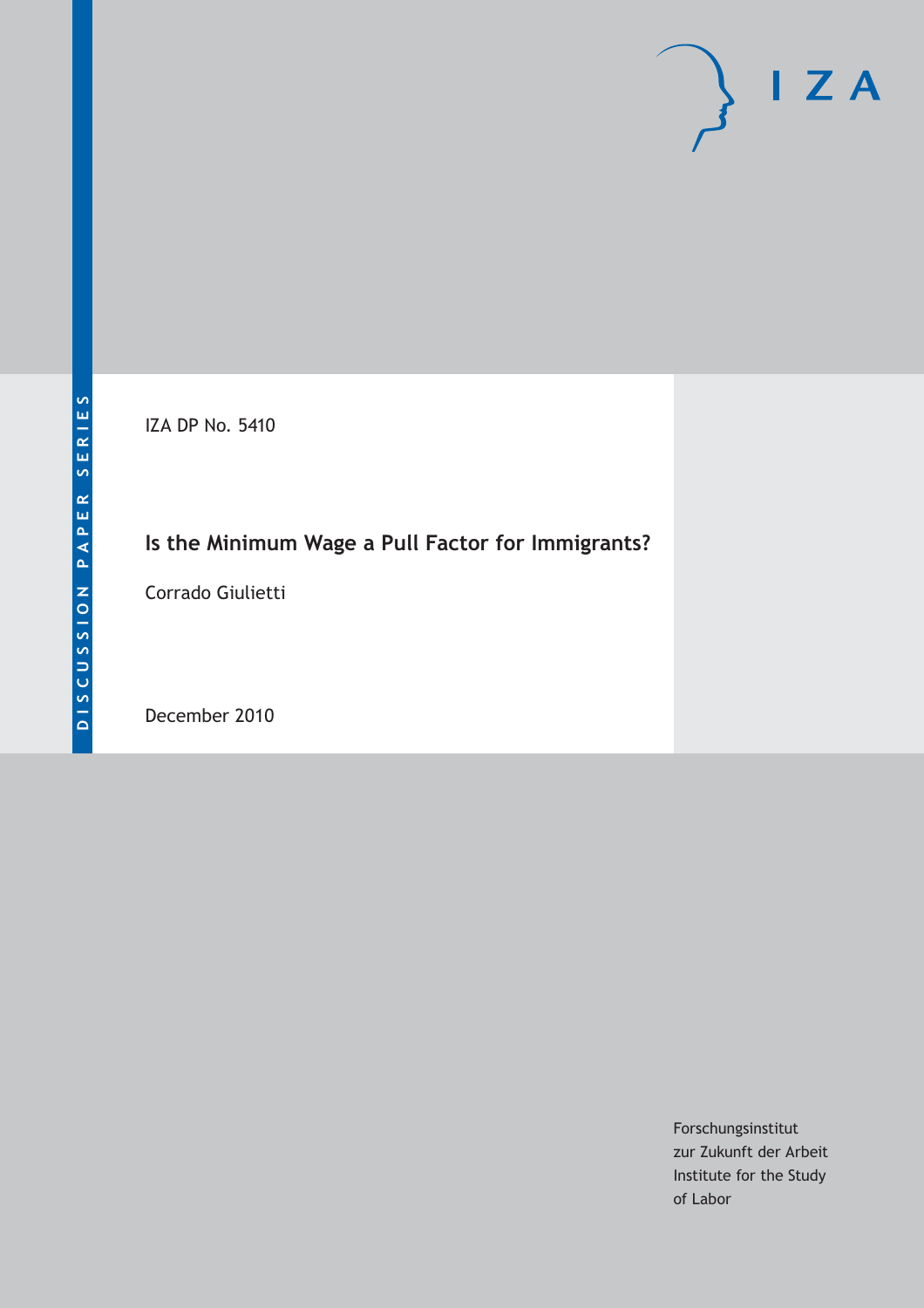# **Is the Minimum Wage a Pull Factor for Immigrants?**

**Corrado Giulietti**  *IZA* 

Discussion Paper No. 5410 December 2010

IZA

P.O. Box 7240 53072 Bonn **Germany** 

Phone: +49-228-3894-0 Fax: +49-228-3894-180 E-mail: iza@iza.org

Any opinions expressed here are those of the author(s) and not those of IZA. Research published in this series may include views on policy, but the institute itself takes no institutional policy positions.

The Institute for the Study of Labor (IZA) in Bonn is a local and virtual international research center and a place of communication between science, politics and business. IZA is an independent nonprofit organization supported by Deutsche Post Foundation. The center is associated with the University of Bonn and offers a stimulating research environment through its international network, workshops and conferences, data service, project support, research visits and doctoral program. IZA engages in (i) original and internationally competitive research in all fields of labor economics, (ii) development of policy concepts, and (iii) dissemination of research results and concepts to the interested public.

IZA Discussion Papers often represent preliminary work and are circulated to encourage discussion. Citation of such a paper should account for its provisional character. A revised version may be available directly from the author.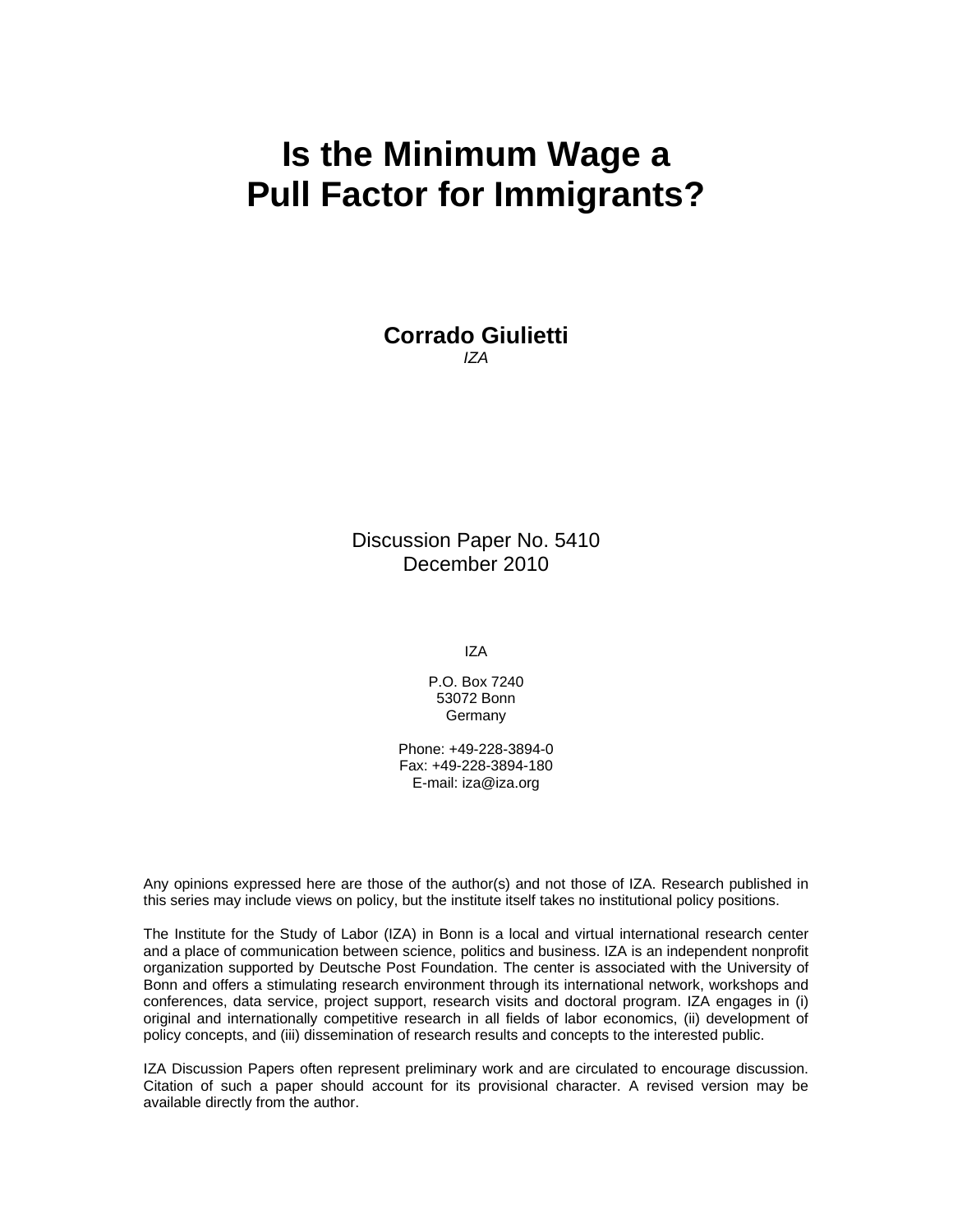IZA Discussion Paper No. 5410 December 2010

# **ABSTRACT**

# **Is the Minimum Wage a Pull Factor for Immigrants?\***

This paper studies the impact of the minimum wage on immigration. A framework is presented in which inflows of immigrants are a function of the expected wage growth induced by the minimum wage. The analysis focuses on the US minimum wage increase of 1996 and 1997, using data from the Current Population Survey and the census. The estimation strategy consists of using the fraction of affected workers as the instrumental variable for the growth of expected wages. The findings show that States in which the growth of expected wages was relatively large (around 20%) exhibit inflow rate increases that are four to five times larger than States in which average wages grew 10% less. Placebo tests confirm that the policy did not affect the immigration of high wage earners.

JEL Classification: J08, J23, J38, J61

Keywords: employment effects, expected wages, immigration, minimum wage, wage effects

Corresponding author:

Corrado Giulietti IZA P.O. Box 7240 53072 Bonn **Germany** E-mail: giulietti@iza.org

-

<sup>\*</sup> I am grateful to Dan Hamermesh, Christian Schluter, Mirco Tonin, Jonathan Wadsworth and Jackie Wahba for useful comments.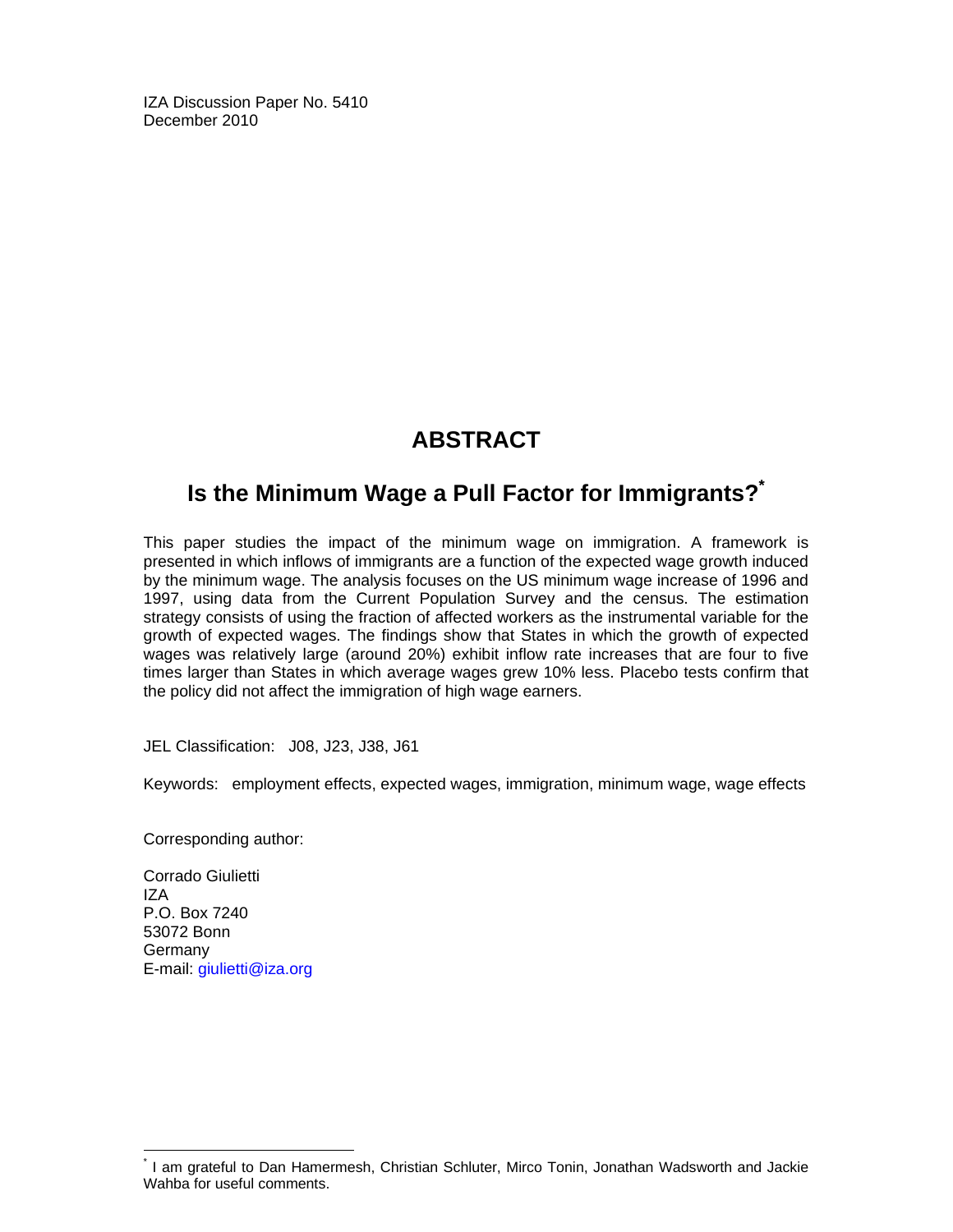# 1 Introduction

Does an increase of the minimum wage constitute a pull factor for low-skilled immigrants? A minimum wage set in the receiving country has ambiguous effects on immigration: on the one hand, average wages will increase; but on the other, employment perspectives might be adversely affected. The objective of this paper is to explore this question in the context of the increase in the US federal minimum wage that took place between 1996 and 1997.

There is extensive research about the determinants of immigration, and although it is difficult to define a taxonomy of these factors, there is a consensus that immigrants respond to both economic and non-economic incentives in the receiving country. Relatively favourable employment and wage conditions, along with the presence of network effects, distance from the origin country and immigration policies, are characterised as the principal causes of immigration [\(Clark](#page-21-0) [et al.,](#page-21-0) [2002;](#page-21-0) [Mayda,](#page-22-0) [2005\)](#page-22-0). However, research on the role played by labour market institutions, such as the minimum wage, is rather sparse. A minimum wage in the receiving country creates a disequilibrium in the labour market, which may encourage or deter immigration. Economic theory predicts a growth in the average wages of low-wage workers; employment effects are, however, uncertain and depend on the labour market structure [\(Manning,](#page-21-1) [2003\)](#page-21-1).

A simple model that relates the minimum wage to immigration is developed and used to estimate the impact of the increase in the US federal minimum wage on the inflows of low-wage workers. The model postulates that migrants take decisions in terms of expected wages, whereby the probability of finding employment is represented by the employment population ratio in the destination country. The change in the minimum wage affects expected wages because it alters both the average wage and the probability of employment. The effects of the policy are analysed using the change in the US federal minimum wage that took place between 1996 and 1997, a period during which both minimum wage impacts and immigration flows exhibited considerable variation across 5[1](#page-3-0) States<sup>1</sup>. The instrumental variable approach implemented in the analysis can effectively be explained in two stages. In the first stage the growth of expected wages is regressed on the fraction of foreign-born individuals who earn between the old and new minimum wage; in the second the predicted values are correlated with changes in the inflow rate of immigrants. The main results show that the \$0.90 "top-up" in the minimum wage led to an increase in the inflow rate of low-wage immigrants that varies from less than 0.01% in States with lower growth in expected wages to more than 0.08% in States where expected wages grew the most. The robustness of these results is tested by including controls for macroeconomic conditions in each State. Furthermore, placebo tests show that the policy did not affect the inflow rates of immigrants earning above the minimum wage.

The paper begins with a literature review of the minimum wage and immigration. The theoretical model and the econometric specification are outlined in Sections 2.3 and 2.4. Section 2.5 provides a description of the data, followed by a factual illustration of immigration and the minimum wage. Section 2.6 presents the results of the estimation along with robustness tests. A brief discussion of the findings and directions for future research conclude the paper.

<span id="page-3-0"></span><sup>1</sup> Including District of Columbia.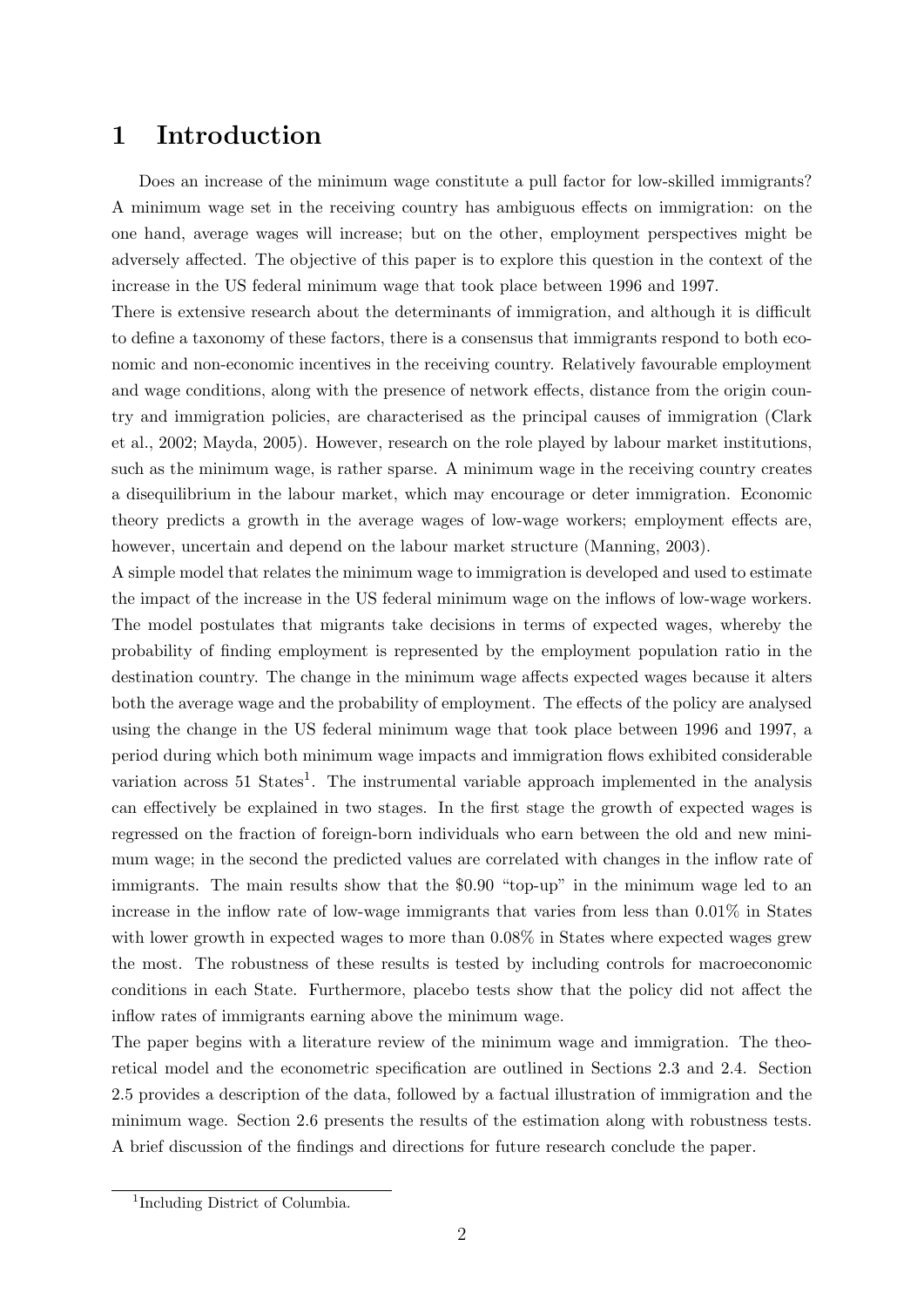## 2 Minimum wage and immigration

### 2.1 The effects of the minimum wage

Theories about the effects of the minimum wage can be divided into two strands: researchers who support the classical view, which builds upon the seminal model of [Stigler](#page-22-1) [\(1946\)](#page-22-1); and a more recent literature strand known as the "new economics of the minimum wage" - named after the influential work of [Card and Krueger](#page-21-2) [\(1995\)](#page-21-2) - which contradicts the classical textbook framework. The core difference between the two views is the contrasting prediction in terms of employment effects.

The neoclassical model predicts that under a binding minimum wage, firms are constrained to pay higher wages than the market clearing level, and therefore employment would be reduced to the point where the marginal revenue product of labour equals the minimum wage. At this point, more individuals are willing to offer their labour in exchange for the minimum and this determines the level of unemployment. Both wage and employment effects depend on the elasticity of demand and supply. Advances to the classic model of the minimum wage date back to the 1970s, when some interesting extensions were built upon the basic framework, such as the introduction of an uncovered sector [\(Welch,](#page-22-2) [1974;](#page-22-2) [Mincer,](#page-22-3) [1976\)](#page-22-3). Recently, theoretical models have become more structured, with the extension to heterogeneous labour, where the introduction of the minimum wage determines a truncation of the skill distribution [\(Brown,](#page-21-3) [1999\)](#page-21-3).

Scholars of the new economics of the minimum wage argue that, due to the existence of frictions in the labour market, moderate increases in the minimum wage may lead to non-negative employment outcomes. Markets may be imperfect because of rigidity in the labour turnover, and the presence of mobility costs or asymmetric information [\(Manning,](#page-21-1) [2003\)](#page-21-1). The simplest model of imperfect competition is that of a monopsonistic labour market, with employers having some market power in setting wages. [Card and Krueger](#page-21-2) [\(1995\)](#page-21-2) build upon the classical monopsony framework and present a search model in which firms offer higher wages in order to discourage turnover. Alternative models of equilibrium wage settings have been developed, but the general implications of such models is that employment effects are not unambiguously negative as predicted by the classical framework<sup>[2](#page-4-0)</sup>.

The contrast in these theories is embodied in the empirical analyses of the minimum wage, which are far from reaching a consensus on the employment effects. Most of these studies focus on teenage workers, and although the target of the studies is always the same - the elasticity of employment with respect to the minimum wage - the methodologies used vary substantially<sup>[3](#page-4-1)</sup>. For example, [Card](#page-21-4) [\(1992\)](#page-21-4) and [Card and Krueger](#page-21-2) [\(1995\)](#page-21-2) use the fraction of affected workers to assess wage and employment outcomes of the minimum wage. The fraction of affected workers

<span id="page-4-1"></span><span id="page-4-0"></span><sup>2</sup>A comprehensive study is carried out by [Manning](#page-21-1) [\(2003\)](#page-21-1).

<sup>3</sup>The literature focuses on employment rather than unemployment because the latter is thought to be latent, since the minimum wage exerts, in the first instance, an effect on the labour force participation. If individuals are discouraged to enter or remain in the labour force, the unemployment effects would understate the true effect of the policy. However, the analysis of the employment rate of particular groups is a plausible measure for the labour market effects of the minimum wage, provided adequate control for macroeconomic factors is taken. A comprehensive survey on the minimum wage is conducted by [Neumark and Wascher](#page-22-4) [\(2006\)](#page-22-4).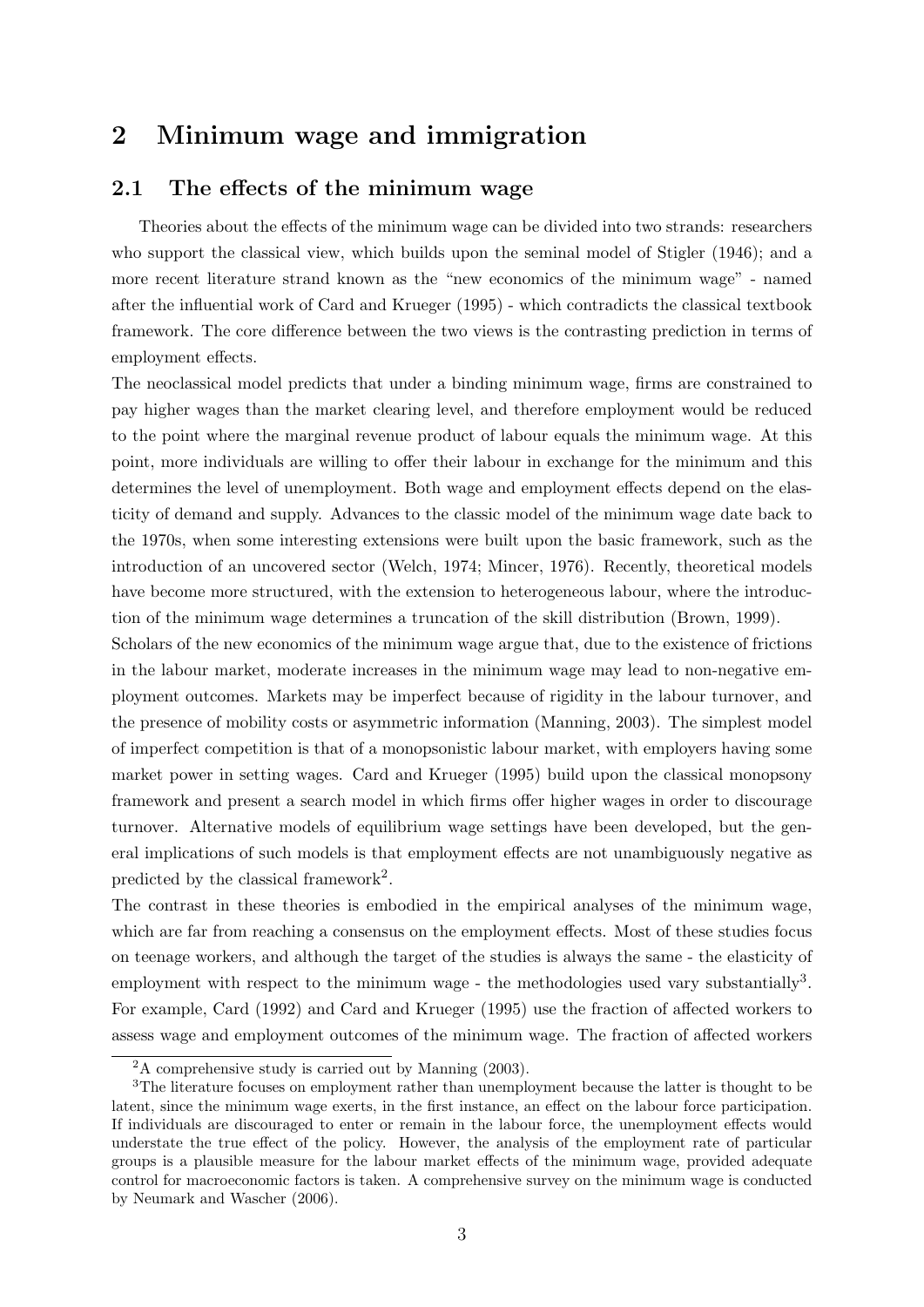is defined as the proportion of a given population that earns between the old and new minimum wage. Using cross-state observations from the Current Population Survey (CPS) for the period just before and after the increase in the minimum wage, the authors show that the fraction of those affected is a valid instrument to explain the "top-up" effect of the law in the average wages of teenage workers. When used to predict changes in employment, the elasticity in most of the cases is close to zero. [Neumark and Wascher](#page-22-5) [\(1992\)](#page-22-5) are among the first to introduce a state-year design: using observations from the CPS for the period between 1973 and 1989, they find negative values in the employment elasticity for teenagers (between -0.10 and -0.20) and young adults (between -0.15 and -0.20). The results of their fixed-effects model are robust to several alternative specifications. Using the same data, [Card and Krueger](#page-21-2) [\(1995\)](#page-21-2) demonstrate that the findings of Neumark and Wascher are sensitive to the inclusion of the proportion of individuals enrolled in school. By claiming that the enrolment ratio should be excluded from the estimation (since it depends on the minimum wage and not the other way round), they obtain non-negative values for the elasticity. The studies described are the culmination of a long debate about the effects of the minimum wage which still accompanies much of the recent literature.

### 2.2 Linking minimum wage and immigration

One of the first studies to explore the links between minimum wage and mobility is the twosector model of [Harris and Todaro](#page-21-5) [\(1970\)](#page-21-5), in which the minimum wage is used to explain the persistence of high levels of urban unemployment in some developing countries. This framework assumes that agents decide in terms of expected wages. Workers continue to migrate from the rural sector until the urban expected minimum wage equals agricultural earnings; the excess labour thus remains unemployed.

The only theoretical work which extends the Harris-Todaro framework to the context of international migration is [Basu](#page-21-6) [\(1995\)](#page-21-6); similarly, the empirical literature that explores this particular link is rather sparse. This is somewhat surprising in light of the fact that welfare benefits are likely to influence the location choice of immigrants, as discussed by [Borjas](#page-21-7) [\(1999\)](#page-21-7) who shows that immigrants are particularly responsive to welfare programs and that this can partly explain the clustering of immigrants in a few States.

[Castillo-Freeman and Freeman](#page-21-8) [\(1992\)](#page-21-8) is the only relevant study so far that investigates the relationship between minimum wage and immigration. The authors explore the changes in migration out of Puerto Rico as a consequence of the extension of the US minimum wage to the island. They document that the minimum wage impact has substantially increased over the years, reaching 60% of the average wage in 1987 (compared to less than 35% in the US). By analysing migration and inter-industry employment patterns, the authors conclude that the increase of the minimum wage induced a movement of low-skilled workers to the US, preventing high levels of unemployment.

The framework presented in this paper somewhat contrasts that of Castillo-Freeman and Freeman, in that the minimum wage is studied as a pull rather than a push factor. However, as highlighted in their work, "[e]conomic analysis has no clear prediction about how the volume of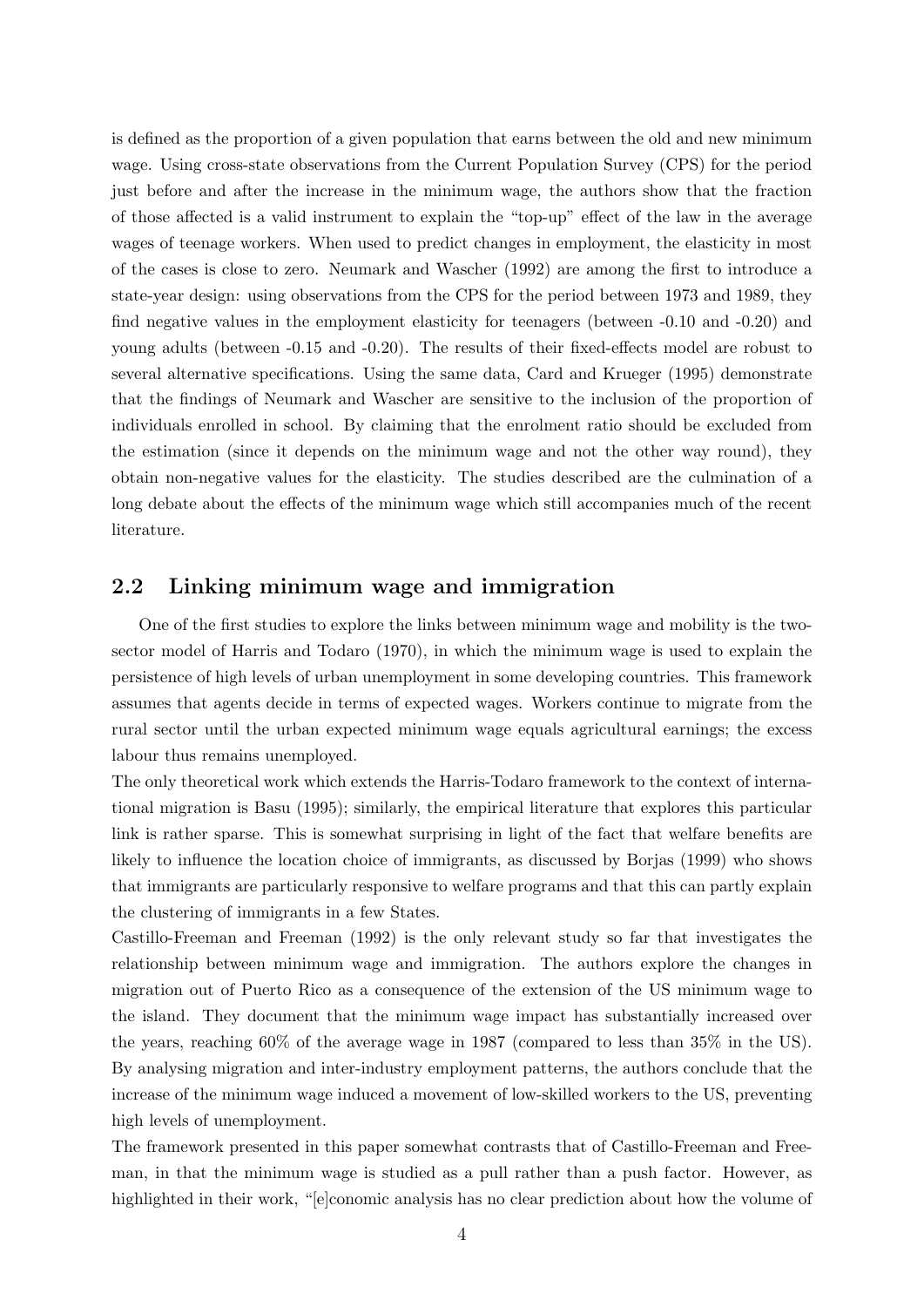migration might respond to higher minimum wages"[4](#page-6-0) . This statement embodies the fact that the effects of the policy are ambiguous; and hence, immigration could increase or decrease as a consequence of the minimum wage. In the next section such ambiguous effects are cast into a theoretical framework that links the policy with changes in immigrants' expected wages.

### 3 Theoretical framework

The key feature of the model is that potential migrants make decisions in terms of expected wages, as in [Harris and Todaro](#page-21-5) [\(1970\)](#page-21-5). To keep the model as simple as possible, it is assumed that potential migrants belong to two skill groups, high  $(h)$  and low  $(l)$  skilled. At any time, high-skilled workers earn a wage above the minimum. The immigration flow to each State  $j$  at a given time can be represented by the following expression:

<span id="page-6-3"></span>
$$
m_{jt}^s = F(\omega_{jt}^s, z_{jt}),\tag{1}
$$

where  $\omega_{jt}^s = w_{jt}^s e_{jt}^s$ ; the term  $\omega_{jt}^s$  represents the expected wage of skill group s, and  $w_{jt}^s$  and  $e_{jt}^s$  are the wage and the employment population ratio of skill group  $s \in \{l, h\}$  in the receiving country. The term  $z_{it}$  represents characteristics of State j. The migration function has the feature that  $F_{\omega}(\omega, z) > 0$ . At each time, and assuming that the federal minimum wage affects only the average wages, the effect on immigration can be represented by the following expression:

<span id="page-6-2"></span>
$$
\frac{\partial m_j^s}{\partial \bar{w}} = F_{\omega} \frac{d\omega_j^s}{d\bar{w}}.
$$
\n(2)

It is plausible to assume that  $\frac{d\omega_j^h}{d\bar{w}} = 0$ , i.e., the minimum wage will not affect the labour market of high-skilled workers<sup>[5](#page-6-1)</sup>. The effect of immigration on low-skilled workers will hence depend on the magnitude and sign of  $\frac{d\omega_j^l}{d\bar{w}}$ , which can be decomposed into:

$$
\frac{d\omega_j^l}{d\bar{w}} = \frac{\partial w_j^l}{\partial \bar{w}} e_j^l + \frac{\partial e_j^l}{\partial \bar{w}} w_j^l,
$$
\n(3)

Expression [3](#page-6-2) is unambiguously positive only if  $\frac{\partial e_j^l}{\partial \bar{w}} > 0$ . If this term is negative, the sign and the magnitude depend on the relative impacts of the wage and employment effects. Note that this condition can be rewritten as:  $\frac{d\omega_j^l}{d\bar{w}} > 0 \iff \frac{de_j^l}{dw_j^l}$  $\frac{w_j^l}{e_j^l}$  < 1, i.e., the labour demand elasticity is less than unity. The economic rationale is that the incentive to migrate induced by higher wages might be offset by potential adverse effects on employment prospects.

<span id="page-6-0"></span><sup>&</sup>lt;sup>4</sup>[Castillo-Freeman and Freeman](#page-21-8) [\(1992,](#page-21-8) p.189) use this statement in the context of emigration. They discuss that since an increase in the minimum wage implies both a reduction in employment and an increase in wages, less-skilled workers are more likely to emigrate, while relatively more-skilled workers are less willing to move.

<span id="page-6-1"></span><sup>&</sup>lt;sup>5</sup>It is assumed for simplicity that  $F_{\omega}^l = F_{\omega}^h$ , i.e., low- and high-skilled workers react to changes in expected wages with the same magnitude.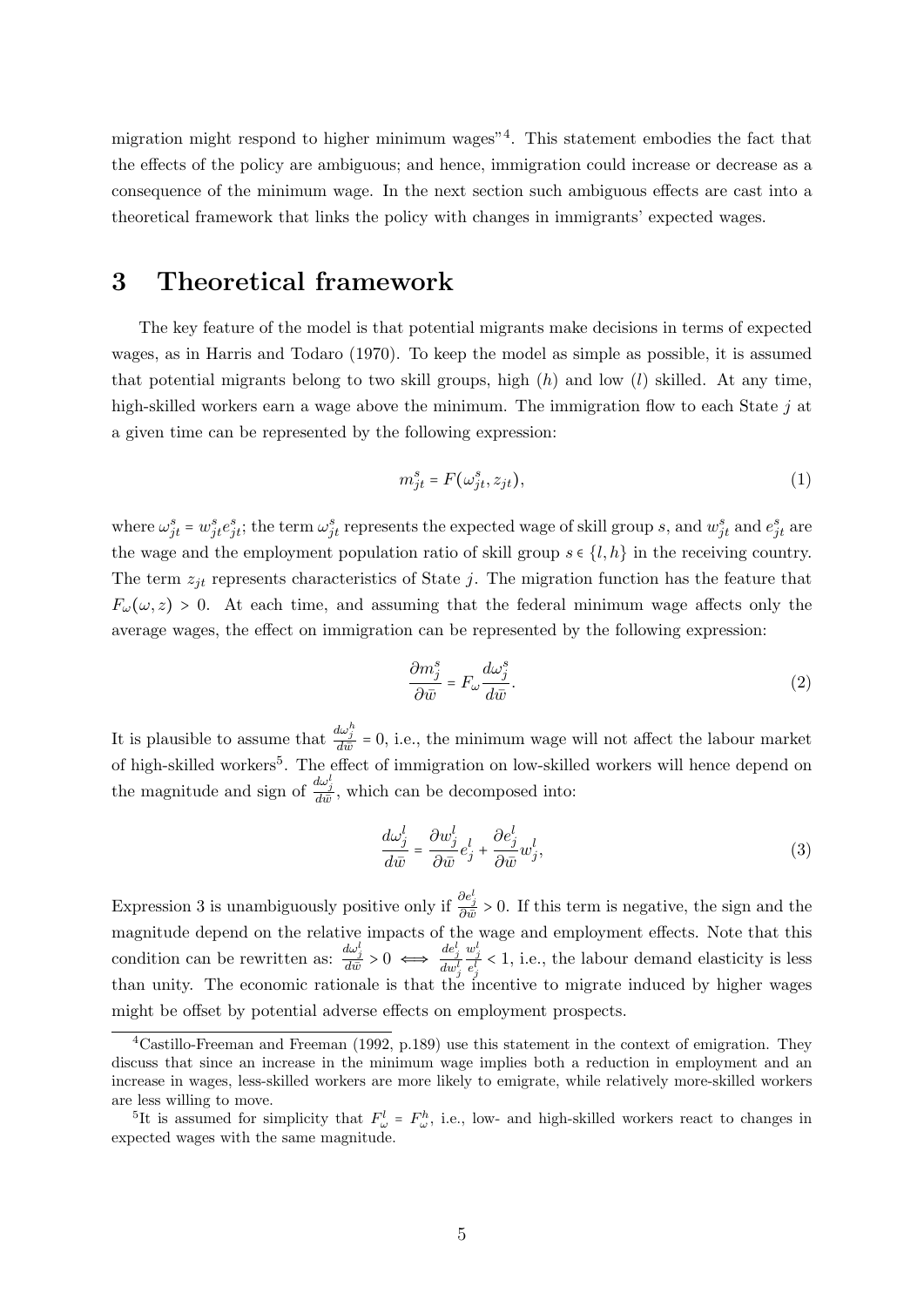### 4 Econometric implementation

The model presented in equation [1](#page-6-3) explains the relationship between the changes in immigration flows and the growth of expected wages. This relationship can be cast into an econometric specification that uses variations across States:

<span id="page-7-0"></span>
$$
\frac{\Delta m_j}{P_j} = \alpha + \beta \Delta \omega_j + \Delta Z_j + \varepsilon_j,
$$
\n(4)

where  $\frac{\Delta m_j}{P_j}$  is the change in the immigration inflow rate,  $\Delta \omega_j$  represents the growth in the expected wages, and  $Z_j$  is a set of covariates to control for changes in macroeconomic fundamentals of State j;  $\varepsilon_j$  represents a random component. The parameter of interest is  $\beta$ , which captures the sensitivity of the migration inflows to the growth of expected wages.

Some observations about equation [4](#page-7-0) are necessary. First, the specification uses differences, which has the advantage of removing fixed effects that characterize each observational unit [\(Dustmann et al.,](#page-21-9) [2003\)](#page-21-9). For example, if immigrants move to States with persistent prosperous conditions or where immigrants from the same origin have previously settled, a regression of immigration flows on the minimum wage could hide a spurious relationship or lead to an upward bias in the estimates. Using first differences allows such persistent components to be filtered out. Second, the term  $\Delta\omega_i$  is endogenous. This is because the growth of average wages and the employment population ratio are simultaneously determined by a change in the minimum wage [\(Card,](#page-21-4) [1992\)](#page-21-4), hence creating measurement error in  $\omega_j$ . In addition, immigration flows will lead to a simultaneity bias because they affect equilibrium wage and employment in the destination country. To solve this problem, the expected wages are instrumented by the fraction of affected immigrants, i.e., immigrants who earn between the new and old minimum wage. [Card](#page-21-4) [\(1992\)](#page-21-4) uses the fraction of affected teenagers because this is thought to be correlated with the change in average wages, but exogenous to changes in employment. He obtains two reducedform equations for changes in wages and changes in employment. This paper builds upon this methodology by combining wage and employment equations into a reduced form for changes in expected wages as a function of the fraction of affected immigrants:

<span id="page-7-1"></span>
$$
\Delta \omega_j = a + \theta B_j + \upsilon_j. \tag{5}
$$

It is shown in the Appendix that equation [5](#page-7-1) is obtained by exploiting the additive property of OLS. The term B represents the fraction of affected immigrants and  $\theta$  captures the causal effect of the minimum wage on expected wages or, more precisely, the semi-elasticity of the expected wages with respect to the fraction of affected workers. Equation [5](#page-7-1) is the econometric equivalent of equation [3,](#page-6-2) and it is important to note that the parameter  $\theta$  combines the effect of the minimum wage on both the changes in average wages and the employment probability in a given period. This can be decomposed into the two effects. Furthermore, it is shown that  $\theta$  corresponds to the sum of the semi-elasticity of the two reduced-form equations used by [Card](#page-21-4) [\(1992\)](#page-21-4) and a mathematical proof of the ambiguity of its sign is given, as previously discussed. The third observation is that the model uses inflow rates, i.e., immigration flows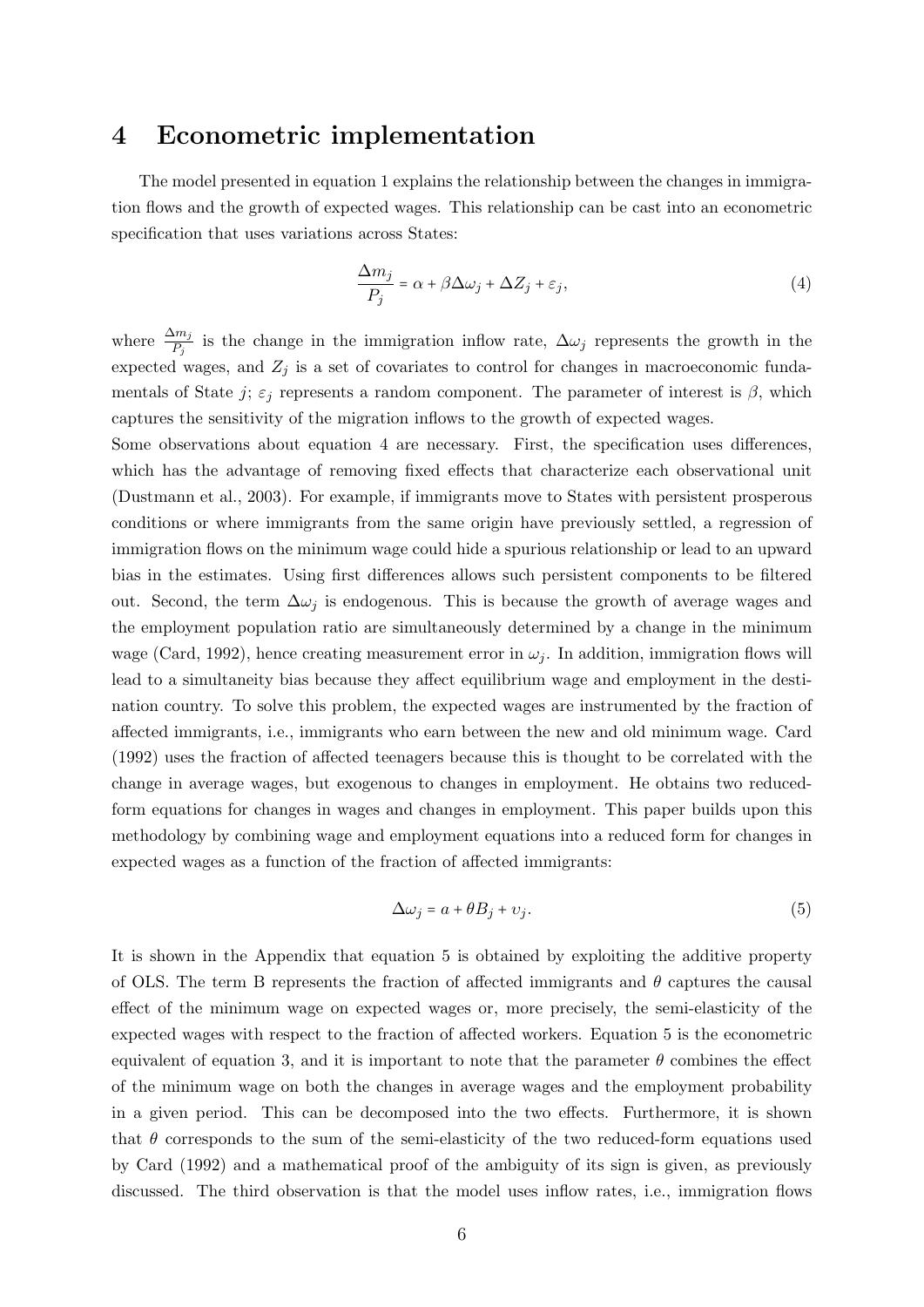divided by the working population in each State before immigration. The use of a relative measure acknowledges the fact that immigration inflows are a function of the size of each State. As a robustness check, results are also presented for the differences in the level of immigration inflows.

A potential issue with the empirical analysis is the possibility that the policy is not exogenous with respect to the macroeconomic conditions of each State. This would be the case of a State minimum wage, where each government may decide to increase the level of the minimum wage in response to some macroeconomic events (for example, very low wages for certain groups of the population). Such a situation could lead to a spurious (perhaps negative) correlation between immigration and minimum wage, because immigrants will tend to move, ceteris paribus, to where wages are higher. This is the reason why the analysis focuses on the federal minimum wage, the implementation of which can be thought to be exogenous to single State conditions.

### 5 Data description

This study focuses on the minimum wage increase that took place in 1996 and 1997. The first increase, from \$4.25 to \$4.75, took place in October 1996, followed by an increase to \$5.15 in September 1997. The data used come from the monthly CPS for the period 1994 to 1999 and from the 1990 and 2000 censuses. Information on wages, employment status, unemployment and the fraction of affected immigrants is extracted from the CPS. This sample yields a total of more than 10,000,000 individual observations. This enormous amount is required because immigrant cases average just 10% of the total sample, and wage and employment information is collected only for the outgoing rotation groups (one sixth of the total). Since a limited amount of observations would create noise when deriving observations at the State level, data is pooled over the two years before and after the increase of the minimum wage. Each year starts in October and ends in September<sup>[6](#page-8-0)</sup>. Sample weights are applied to ensure the data is nationally representative.

From the CPS it is possible to derive different measures for hourly earnings. In this paper two measures of hourly wages are used, which are referred to as actual and constructed hourly wages. The actual hourly wages are derived using responses of individuals who report an hourly wage and are paid by the hour<sup>[7](#page-8-1)</sup>. The constructed State hourly wages are obtained using information on the weekly wages of workers paid at a frequency different from hourly and usual hours worked in a week. This measure is likely to be noisy, since both denominator and numerator are measured with error; however, it produces a larger amount of information. Since the effect of minimum wage is measured with higher precision with the actual hourly wages, these will be used as a benchmark in the estimation. Robustness tests will include the results using

<span id="page-8-0"></span><sup>&</sup>lt;sup>6</sup>This particular timing allows the exact period to be captured before the increase of the minimum wage (October 1996). The period after the increase is computed here from October 1997, although the second part of the increase in the minimum wage took place in September. This is done to allow comparability with the period before the increase and to rule out potential seasonal effects.

<span id="page-8-1"></span><sup>&</sup>lt;sup>7</sup>In unreported results the analysis has also been carried out to include respondents who report an hourly rate but are paid at a different frequency. Inferences are substantially identical.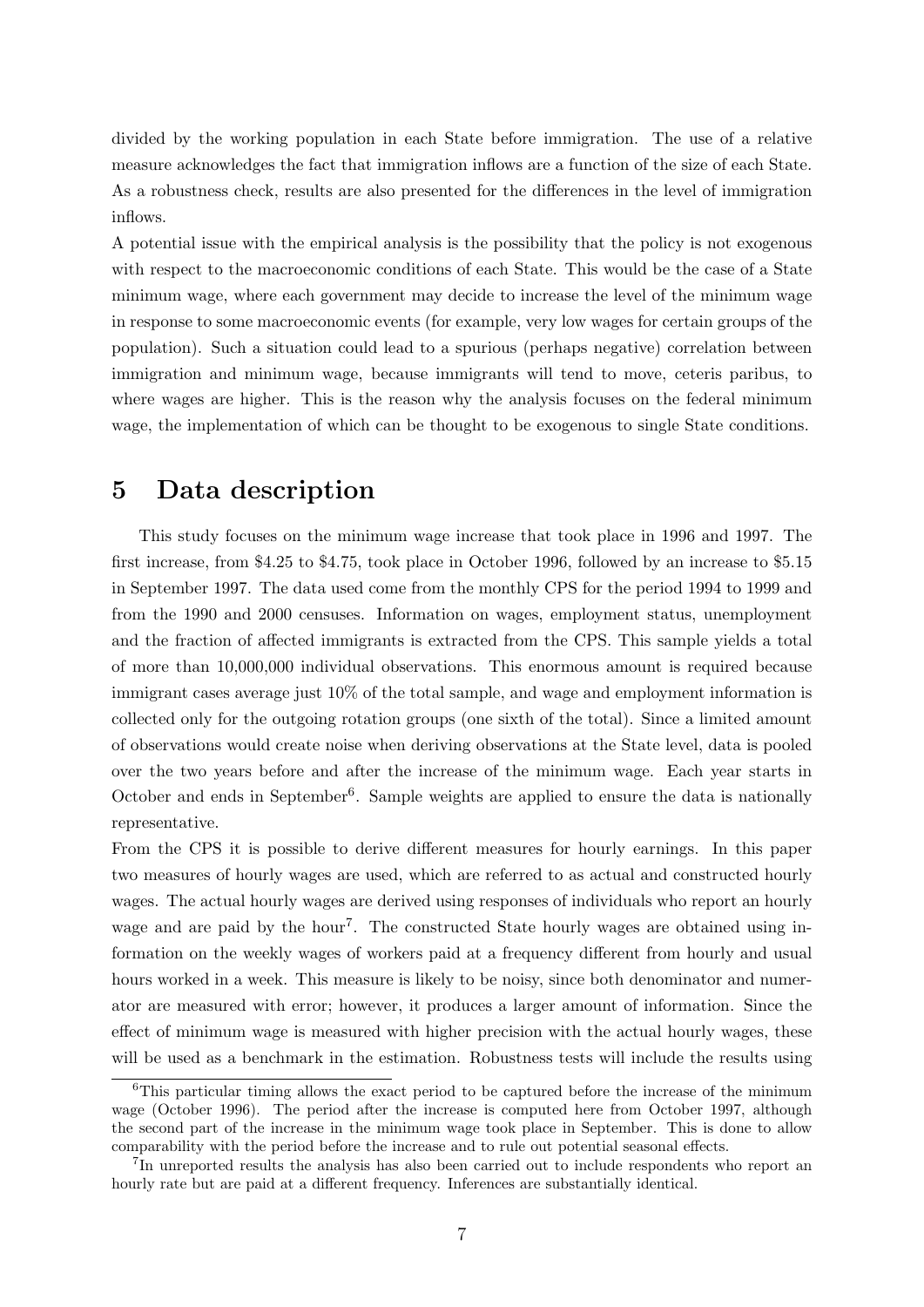constructed hourly wages as well. All wages below \$1 are excluded; values greater than \$30 and \$40 are removed for the actual and constructed wages, respectively. This procedure results in fewer than 1% of observations being censored, and it helps in moderating the measurement error. The growth of wages is defined as the difference of the log average wage before and after the increase of the minimum wage. The fraction of affected immigrants corresponds to the portion of immigrants (over the total reporting wages) who earn between the old (\$4.25) and new (\$5.15) federal minimum wage in the period before the increase. The employment population ratio is defined as the proportion of employed immigrants of the working-age immigrant population in each State. This excludes those aged over 64 and under 16, but includes individuals enrolled in school. The growth of employment is defined as the difference in the log of the employment population ratio. The growth of expected wages is then defined as the product of the growth of wages and the growth of employment. CPS data are also used to compute wage and unemployment changes for the group of prime-age natives in each State, which are used as control variables in some of the specifications.

Data from Census 2000 are drawn from the 5% Public Use Microdata Samples. These are used to compute immigration flows before and after the increase of the minimum wage. Flows before the increase include individuals who immigrated to the US between January 1995 and December 1996, while flows after the increase contain immigrants who entered the USA between January 1998 and December 1999[8](#page-9-0) . Flows include only those who report earnings and are classified depending on their hourly wage, which is obtained by dividing the reported earnings by the hours worked in a year<sup>[9](#page-9-1)</sup>.

Since flows are likely to be measured with some error, three different "treatment" groups are defined: I) earnings between \$4.25 and \$6.50; II) earnings between \$4.25 and \$7.15; and III) earnings between \$3.75 and \$5.65. Group I is considered the benchmark for the analysis, since it includes all individuals who earn between the old minimum wage and the highest State minimum wage. The lower bound of \$4.25 accounts for the presence of sub-minimum wages or imperfect compliance. The upper bound of \$6.50 is set to include individuals who migrated because of the federal minimum wage but who, after immigration, earn a State minimum wage which is higher than the federal rate and thus binding at the moment of the census<sup>[10](#page-9-2)</sup>. Group II consists of all individuals of group I and of immigrants who might be affected by spillover effects. The upper bound of the group is set at \$2 above the federal minimum wage and hence captures potential "ripple" effects for individuals who earn a wage that is already 40% higher than the minimum. Group III includes a wage "window" of \$0.50 below the old minimum floor and \$0.50 above the new one<sup>[11](#page-9-3)</sup>.

<span id="page-9-0"></span><sup>8</sup>Census data can only be categorized by calendar year. This creates a slight mismatch between CPS and census. However, three months is a plausible gap if immigrants tend to respond to minimum wage changes with a lag because of, for example, a delay in the circulation of information.

<span id="page-9-1"></span><sup>&</sup>lt;sup>9</sup>The hours worked in a year are calculated using average hours worked in a week and the weeks worked in a year.

<span id="page-9-2"></span> $^{10}$ By the end of 1999 the State minimum wage in Massachusetts was \$5.25; in Alaska, Connecticut, Delaware and Rhode Island \$5.65; in California and Vermont \$5.75; and in Oregon \$6.50. The Appendix reports the value of the State minimum wage and the dates when the law was introduced.

<span id="page-9-3"></span><sup>11</sup>Robustness checks have also been conducted on the group with earnings between \$4.65 and \$5.65 (i.e., \$0.50 above and below the new threshold). Results are very similar to those for Group III.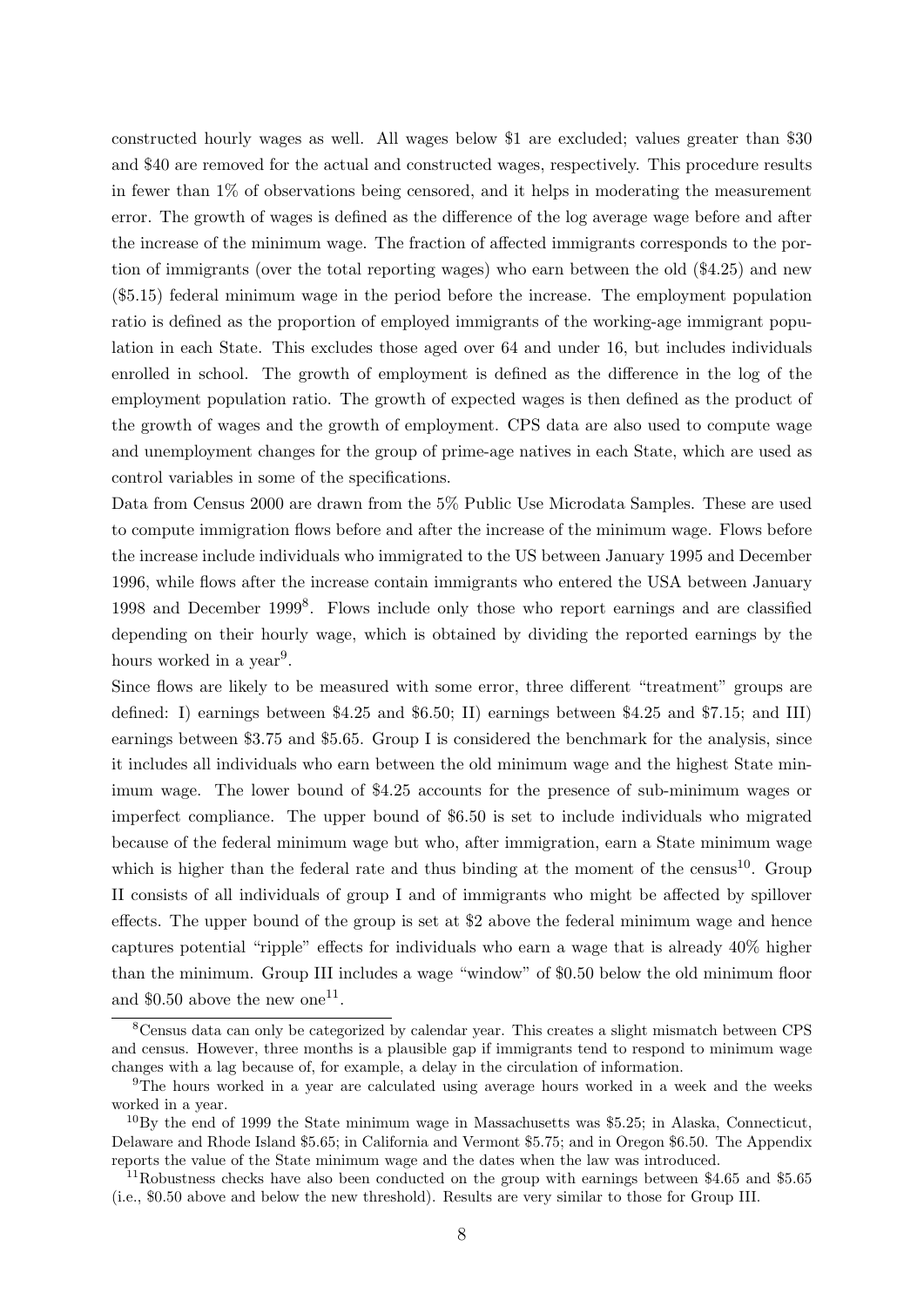Three more groups are created, which include individuals who earn between: IV) \$6.51 and \$9.00; V) \$9.01 and \$14.00; and VI) \$14.01 and \$30.00. Each of these groups corresponds to roughly one third of the total flows of immigrants who earn wages higher than individuals above group I and are used to implement placebo tests.

Finally, data from Census 1990 come from the tables computed by the USA Census Office and are used to construct variables for the historical immigration used in some specifications.

#### 5.1 Facts about minimum wage and immigration

Table [1](#page-10-0) presents the characteristics of different groups in the period before the minimum wage increase. The first row reports the fraction of affected workers, defined as the proportion of individuals earning between the old and new minimum wage. Around 15% of the total population earns wages between \$4.25 and \$5.14. When compared to other studies (e.g., [Cortes,](#page-21-10) [2004\)](#page-21-10), this share is relatively high: the reason is that the hourly wages used here are those reported from hourly workers, as this is thought to better capture the impact of the policy.

|                                  | Immigrants | Total      | Women  | <b>Blacks</b> | Hispanics | Teenagers |
|----------------------------------|------------|------------|--------|---------------|-----------|-----------|
|                                  |            | population |        |               |           |           |
| Fraction of affected workers     | 19.24      | 15.40      | 17.99  | 18.41         | 22.48     | 51.68     |
| Hourly wages                     | 8.41       | 9.25       | 8.44   | 8.61          | 7.95      | 5.35      |
| Percentage less than high school | 41.16      | 19.02      | 15.79  | 18.53         | 45.06     | 58.75     |
| Working experience               | 17.62      | 16.04      | 16.57  | 16.48         | 15.20     | 0.22      |
| Weekly hours worked              | 35.03      | 33.28      | 31.07  | 34.03         | 34.93     | 21.53     |
| N                                | 14.914     | 141.715    | 74.215 | 17,786        | 12.896    | 14.675    |

<span id="page-10-0"></span>Table 1: Characteristics of minimum wage earners before the 1996/7 increase

Source: monthly CPS October 1994 to September 1996. Sample weights are applied. Data refer to individuals aged 16 to 64 who report wages. The group of Blacks also includes mixed groups; Hispanic population corresponds to respondents indicating Hispanic origin, and may be of any race. Potential working experience is calculated according to educational attainment as follows: age minus 17 if less than  $10^{th}$  grade; age minus 18 if between 11th grade and High School Diploma; age minus 19 if some college; age minus 20 if associate degree; age minus 22 if bachelor's degree; age minus 24 if above bachelor's degree.

Immigrants have a relatively high share of affected individuals (above 19%), which is slightly larger than women and Blacks, but slightly smaller than Hispanics (above 22%). Teenagers have the largest share of affected workers (above 50%); this is not surprising given the fact that most young workers under 19 years are employed in industries where the minimum wage is commonplace. Differences in the proportion of affected workers are reflected in the hourly wages of these groups. On average, immigrants earn slightly less than women and Blacks, but roughly \$0.50 more than Hispanics. The hourly rate for teenagers is the lowest, and corresponds to around 60% of the population average. Part of the gaps in the share of affected workers and in the hourly wages is attributed to different levels of education. If one excludes teenagers since only a small share of them have completed secondary education - the groups of immigrants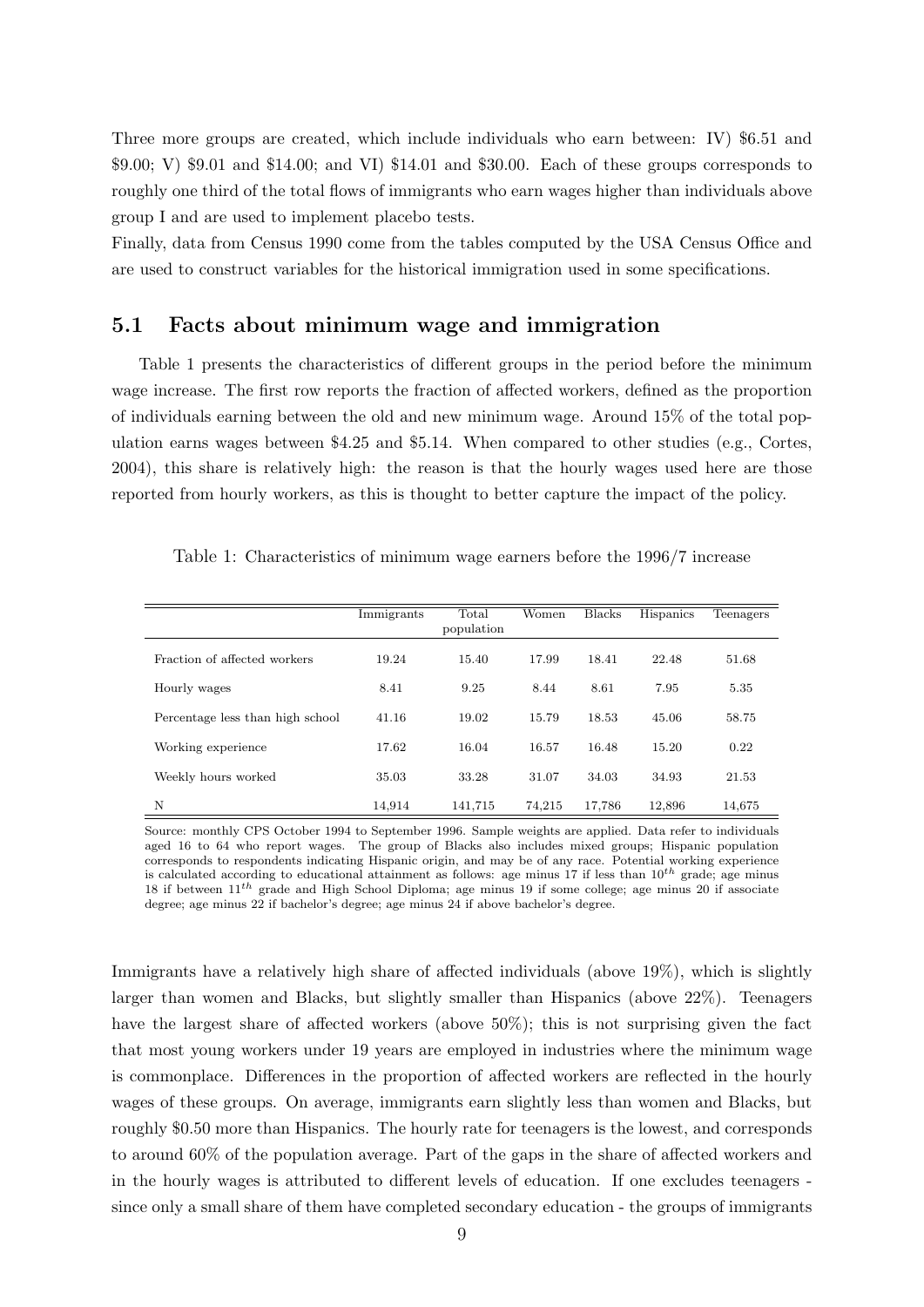and Hispanics have the largest share of individuals with educational attainment lower than high school. This proportion is much larger than those of other groups, such as women and Blacks. In terms of working experience and hours worked, however, immigrants report a value slightly larger than other groups (except teenagers, who have basically zero working experience). In the period under consideration, the share of affected workers differs substantially across the

51 States. This can effectively be seen from Figure [1,](#page-11-0) which represents the proportion of immigrants who earn between \$4.25 and \$5.15 in each State.

<span id="page-11-0"></span>

Figure 1: Fraction of affected immigrants in the 51 States Source: CPS. Digital boundaries from [http://www.Census.gov/geo/www/tiger/index.html.](http://www.Census.gov/geo/www/tiger/index.html)

In all States of the Northeast region and the Pacific (Alaska and Hawaii), the fraction of affected workers is under 10%. The Midwest region is rather heterogeneous, and shares do not exceed 20% except in two states (North Dakota and Kansas). Similarly, there are differences in the West region, with values that are, in general, higher than in the Northeast and Midwest. The region with the highest percentage is the South, where the majority of States have a fraction of affected immigrants above 20%. There are several elements that determine these differences. For example, States in the South have generally lower wages than the remaining areas in the US; and States in the West have higher immigration of low-wage workers than in the Northeast and Midwest. The fraction of affected immigrants represents a functional predictor for the impact of the change in the minimum wage. To have a preliminary understanding of the magnitude of the policy, it is useful to compare wages of immigrants before and after the increase. This is done in Figure [2,](#page-12-0) which represents the kernel wage densities for immigrants in the two periods; the vertical lines indicate the minimum wage before October 1996 and after September 1997. The portion of the density shown in blue contained between the vertical lines represents the nationwide proportion of affected immigrants.

Although the wage distribution does not exhibit the classic "spike" at the minimum wage level,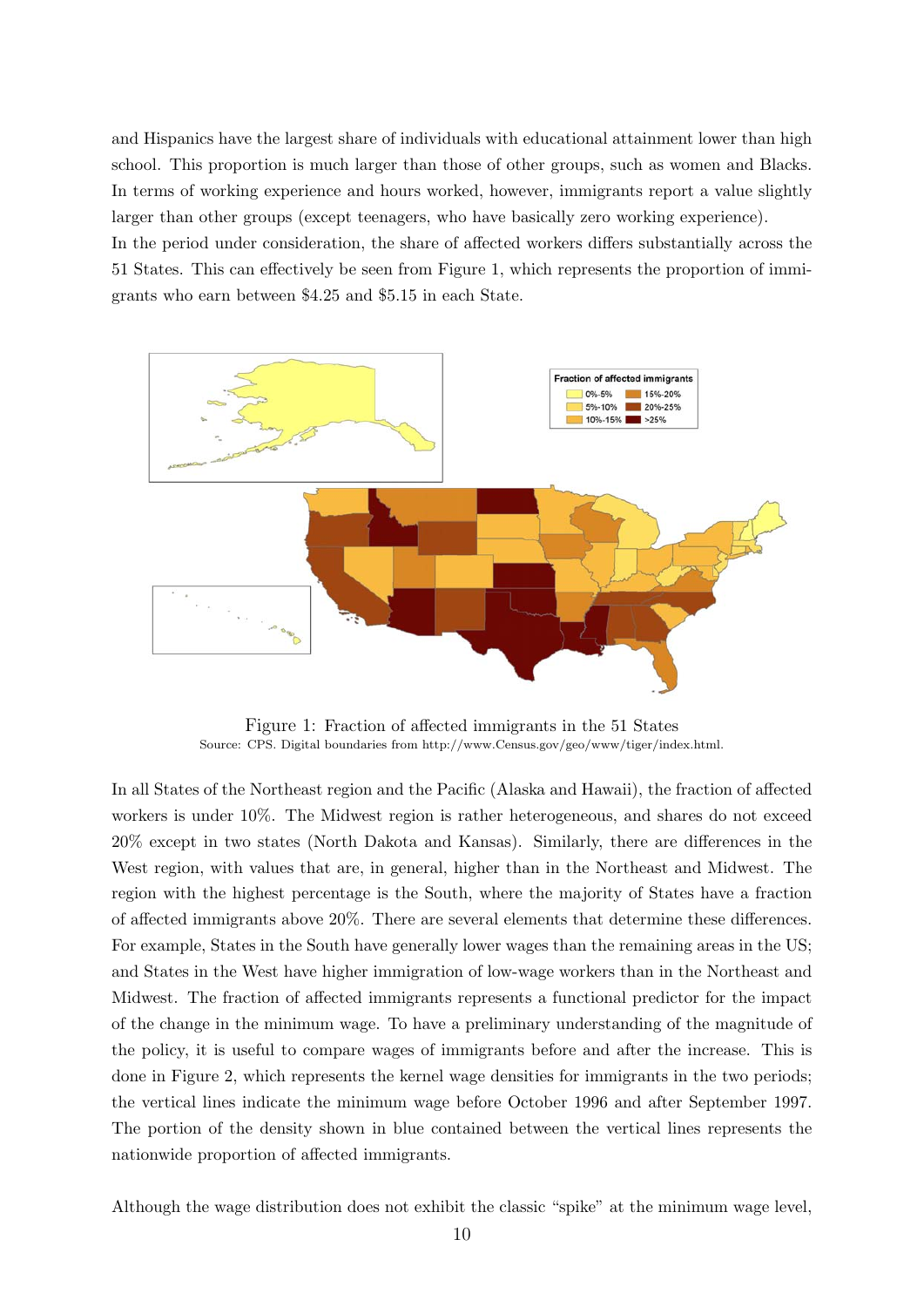<span id="page-12-0"></span>

Figure 2: Kernel density of wages before and after the minimum wage increase Source: CPS October 1994-September 1996 (before) and CPS October 1997-September 1999 (after).

the effect of the policy is quite substantial. This is evident from the erosion of the lower part of the wage distribution and the consequent ripple effect that shifts the density to the right. The average wage of immigrants increased from \$8.41 before the change to \$9.42 after the new minimum wage was set. Assuming that in the period under scrutiny, the minimum wage was the only determinant of wage growth, the policy determined an increase of around 12%. For comparison, wages of teenagers grew by about 16% in the same period. This is due to the fact that a larger fraction of teenagers gained from the minimum wage increase, which led to a larger increase in the average hourly wage.

It is insightful to describe what happened to immigration patterns before and after the change of the minimum wage. In the 1990s, as in the previous two decades, immigration to the US increased substantially [\(Clark et al.,](#page-21-0) [2002\)](#page-21-0). The fact that recent immigrants have tended to concentrate in a few locations where previous immigrants have settled is well documented [\(Bar](#page-21-11)[tel,](#page-21-11) [1989\)](#page-21-11). However, in the 1990s immigration became less focused and immigrants began to diffuse to a wider range of locations, as is shown in the case of Mexican immigration studied by [Card and Lewis](#page-21-12) [\(2005\)](#page-21-12). This process of diffusion can be observed through the dynamics of the flows across States.

Table [2](#page-13-0) reports the immigration flows before and after the change of the minimum wage both nationwide and for the top [12](#page-12-1) destinations<sup>12</sup>. Entries in the left-hand panel refer to immigrants of group I (i.e., low-wage workers), while the right-hand panel reports figures for the total of groups IV, V and VI (i.e., higher-wage workers). For each skill group, the change in the inflow rate (i.e.,  $\frac{\Delta m_j}{P_j}$ ) is reported. Although the inflows of both groups increased by about the same amount (90,000 individuals), the dynamics were substantially different. The inflow rate of low-wage workers in the top five States (which are also the major immigration ports of entry)

<span id="page-12-1"></span><sup>&</sup>lt;sup>12</sup>These States represent more than 70% of total flows in both periods and roughly 53% of the total working-age population before the minimum wage increased.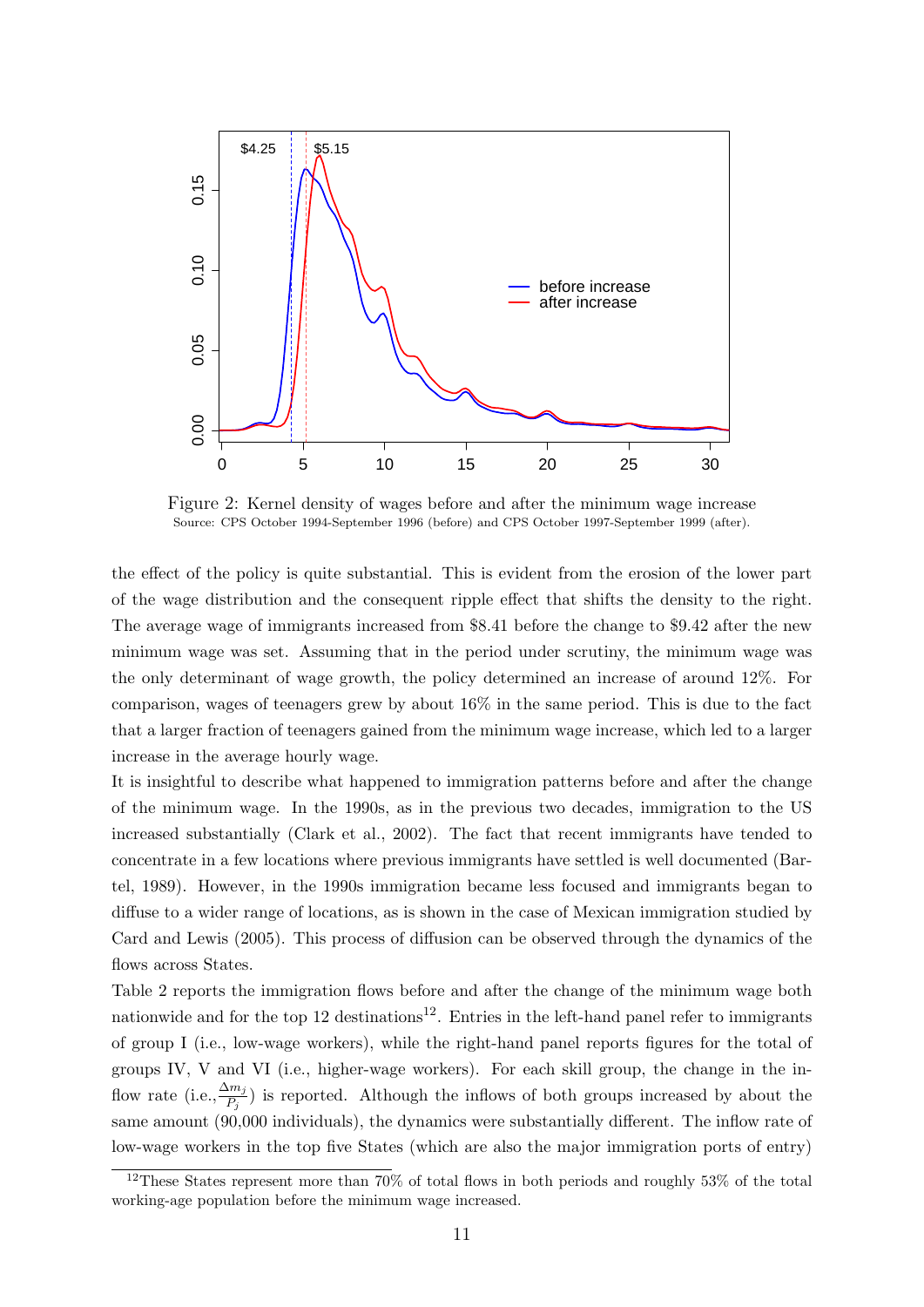increased at a rate similar to the national average, except for New York, where there was a decline of 0.01%. Flows of higher-wage individuals in the top five States, on the other hand, increased by less than the national rate, with the exception of Illinois. In particular, there was a substantial decrease in the flows to New York. The small increase of the inflow rate in the top destinations was balanced by the relatively large growth in other destinations. The growth of the inflows in four States (Georgia, Massachusetts, North Carolina and Virginia) accounted for around one third of the nationwide increase.

<span id="page-13-0"></span>Table 2: Immigration in the top 12 destination States, by selected groups

|                |             |          | Group I  |                            |          | Groups IV, V and VI |                 |
|----------------|-------------|----------|----------|----------------------------|----------|---------------------|-----------------|
| State          | Working-age | Flows in | Flows in | $\overline{\Delta}$ inflow | Flows in | Flows in            | $\Delta$ inflow |
|                | pop in 1995 | 1995/96  | 1998/99  | rate $(\%)$                | 1995/96  | 1998/99             | rate $(\%)$     |
|                |             |          |          |                            |          |                     |                 |
| USA            | 166,126,915 | 273,055  | 360,879  | 0.053                      | 905,724  | 996,417             | 0.055           |
|                |             |          |          |                            |          |                     |                 |
| California     | 19,966,667  | 63,895   | 75,999   | 0.061                      | 169,467  | 173,519             | 0.020           |
| Texas          | 11,940,420  | 35,373   | 41,814   | 0.054                      | 84.650   | 88,466              | 0.032           |
| New York       | 11,569,819  | 28,915   | 27,730   | $-0.010$                   | 101,368  | 87,926              | $-0.116$        |
| Florida        | 8,631,746   | 28,118   | 33,227   | 0.059                      | 84,895   | 83,187              | $-0.020$        |
| Illinois       | 7,477,960   | 14,599   | 18,308   | 0.050                      | 50,528   | 55,811              | 0.071           |
| New Jersey     | 5,070,594   | 11,800   | 14,575   | 0.055                      | 45,696   | 47,163              | 0.029           |
| Georgia        | 4,667,591   | 8,050    | 14,142   | 0.131                      | 30,356   | 41,184              | 0.232           |
| North Carolina | 4,567,214   | 6,797    | 13,971   | 0.157                      | 23,401   | 31,786              | 0.184           |
| Virginia       | 4,243,680   | 4,505    | 6,831    | 0.055                      | 21,637   | 27,675              | 0.142           |
| Massachusetts  | 3,887,229   | 4,470    | 6,590    | 0.055                      | 27,080   | 34,080              | 0.180           |
| Washington     | 3,462,704   | 4,794    | 7,474    | 0.077                      | 20,886   | 22,912              | 0.059           |
| Arizona        | 2,587,427   | 8,252    | 11,585   | 0.129                      | 20,349   | 21,793              | 0.056           |
|                |             |          |          |                            |          |                     |                 |

Source: flows from Census 2000; population derived from CPS October 1994 to September 1996. Sample weights are applied. Flows before the minimum wage change refer to years 1995 and 1996; flows after the change refer to years 1998 and 1999. All flows consist of immigrants aged 16 to 64 who report earnings in the census.

### 6 Analysis

This section presents the results of the estimation; the subsections report the estimates for the first stage regression (Subsection 6.1), for the second stage (Subsection 6.2) and for the robustness checks (Subsection 6.3).

### 6.1 Estimation of the growth of expected wages

The results from the first stage regression are represented in Figure [3,](#page-14-0) which plots the growth of expected wages against the fraction of affected workers, along with the regression line and its 95% confidence interval. The graph also reports the labels of largest immigration States and potential outliers.

The slope of the line - which represents the estimate for  $\theta$  - is 0.445 (s.e. 0.110). The explanatory power of the fraction of affected is substantial, given the fact that the  $R^2$  is about 0.25. The graph demonstrates that the larger the fraction of affected immigrants, the larger, ceteris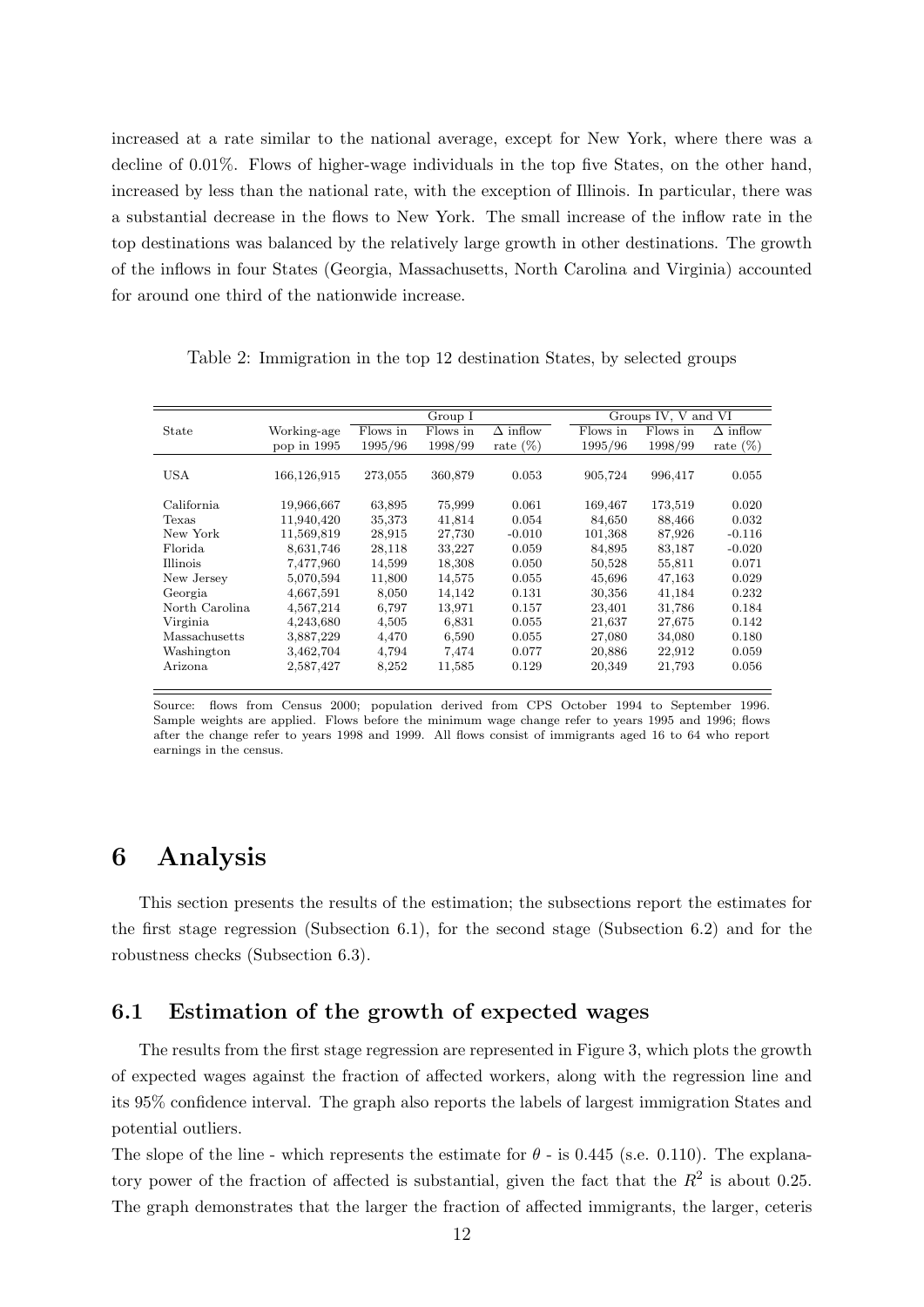<span id="page-14-0"></span>paribus, the growth of expected wages. Using the additive property of OLS, it is possible to isolate the contributions of the fraction of affected on the wage and employment growth, which are presented in Figure [4.](#page-14-1) The results of the estimation of equation [5](#page-7-1) are given in this subsection. This corresponds to the first stage where the growth of expected wages is regressed on the fraction of affected immigrants. Throughout the analysis, regressions are weighted by the stock of immigrants in each State, which controls for the precision with which observations are measured. Unweighted results are also presented.



Figure 3: Weighted regression plot of equation [5](#page-7-1)

<span id="page-14-1"></span>

Figure 4: Wage and employment growth and fraction of affected immigrants

The slopes for wage and employment growth are 0.309 (s.e. 0.087) and 0.140 (s.e. 0.076) respectively, which means that an increase in the fraction of affected immigrants of 0.1 implies a growth of 0.031 for wages and 0.014 for employment. The wage growth overstates the growth of wages in the economy (16.3%) and can be attributed to spillover effects. The result for employment growth indicates that in the period under consideration, the minimum wage had positive effects on the employment of immigrants. This result is comparable with the study for consequences on teenage employment by [Card and Krueger](#page-21-2) [\(1995\)](#page-21-2), although their estimates are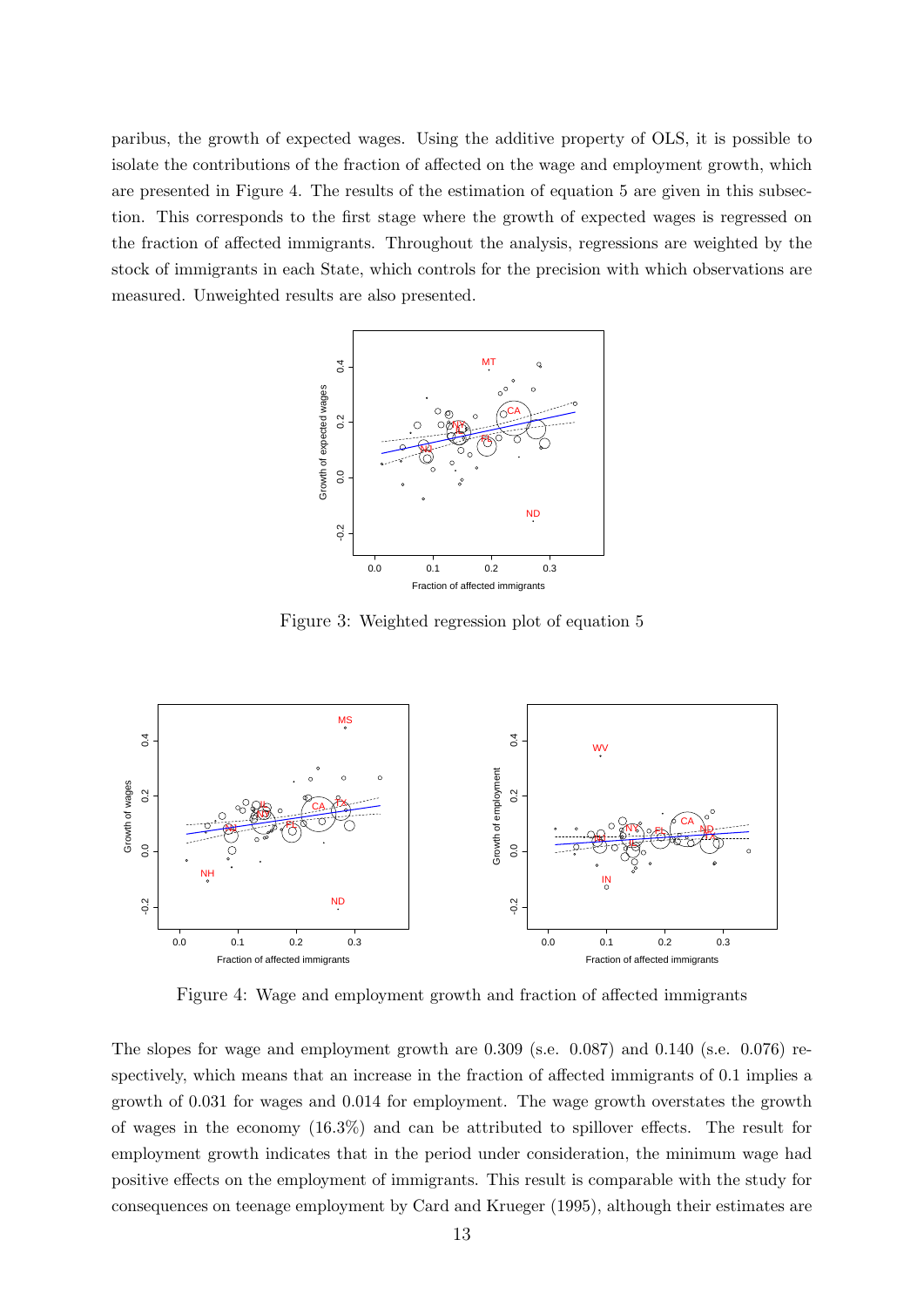somewhat smaller. One explanation is that wages of immigrants are affected by factors omitted in the simple regression. Hence, in Table [3,](#page-15-0) a series of alternative specifications is presented. Column (a) reports the estimates of the parameter  $\theta$  for the benchmark case just outlined. Specification (b) is the unweighted regression of model (a); the estimates are 12 percentage points larger than the benchmark. From Figure [4](#page-14-1) it can be seen that by ignoring weights, the wage contribution would be much larger, yielding a higher slope. A comparison of the measures of fit suggests that the benchmark model is preferred, as it attributes less weight to outlying observations.

<span id="page-15-0"></span>

|                | (a)        | 'b)        | $\epsilon$ ) | (d)        | (e)        | (f`        | (g)        |
|----------------|------------|------------|--------------|------------|------------|------------|------------|
| Fraction aff.  | $0.449***$ | $0.578***$ | $0.488***$   | $0.444***$ | $0.434***$ | $0.415***$ | $0.413***$ |
|                | (0.110)    | (0.206)    | (0.127)      | (0.111)    | (0.110)    | (0.104)    | (0.106)    |
| Unempl.        |            |            |              | $-0.032$   |            |            | $-0.004$   |
|                |            |            |              | (0.050)    |            |            | (0.049)    |
| Wages          |            |            |              |            | $-0.292$   |            | $-0.041$   |
|                |            |            |              |            | (0.232)    |            | (0.247)    |
| <b>CPI</b>     |            |            |              |            |            | $0.046***$ | $0.044**$  |
|                |            |            |              |            |            | (0.016)    | (0.019)    |
| Constant       | $0.082***$ | 0.058      | $0.082***$   | $0.075***$ | $0.105***$ | $-0.206*$  | $-0.194$   |
|                | (0.022)    | (0.037)    | (0.019)      | (0.025)    | (0.029)    | (0.103)    | (0.126)    |
| $\mathbb{R}^2$ | 0.25       | 0.14       | 0.23         | 0.26       | 0.28       | 0.36       | 0.36       |
| N              | 51         | 51         | 51           | 51         | 51         | 51         | 51         |

Table 3: OLS regression of expected wage growth

Standard errors in parentheses. ∗∗∗ significant at 1%; ∗∗ significant at 5%; <sup>∗</sup> significant at 10%. The reported coefficient refers to the fraction of affected immigrants. All models, except (b), are weighted by the stock of foreign-born population in each State. The macroeconomic controls are all measured in terms of their growth.

Model (c) uses constructed hourly wages, resulting in a coefficient four points larger than in (a). This is explained by the fact that although the average growth of constructed wages is slightly smaller than that of actual wages  $(10\% \text{ vs } 12\%)$ , the average fraction of affected immigrants is substantially smaller (14% vs 19%); hence, the coefficient needs to be larger to explain the wage growth.

Models from (d) introduce macroeconomic variables to control for unobserved changes in the economy that could be omitted by the benchmark case. These are the growth of unemployment rate and native wages in each State and the growth of the regional Consumer Price Index  $(CPI)^{13}$  $(CPI)^{13}$  $(CPI)^{13}$ . Only the CPI is statistically significant in explaining the wage growth of immigrants, but this does not substantially affect the estimate of  $\theta$ , even when the control variables are jointly estimated. Interestingly, while the growth of the unemployment rate has the expected sign, the wage growth of natives is negative, although it becomes essentially zero when all control variables are included.

The results presented above robustly support the fact that the increase in the minimum wage, as measured by the fraction of affected immigrants, leads to a substantial growth of expected wages. This large increase is attributable to the fact that in the period under analysis, the

<span id="page-15-1"></span><sup>&</sup>lt;sup>13</sup>Historical CPI data are from [http://www.bls.gov/cpi/.](http://www.bls.gov/cpi/) The values of this index are only available for the four macro regions: West, Midwest, Northeast and South.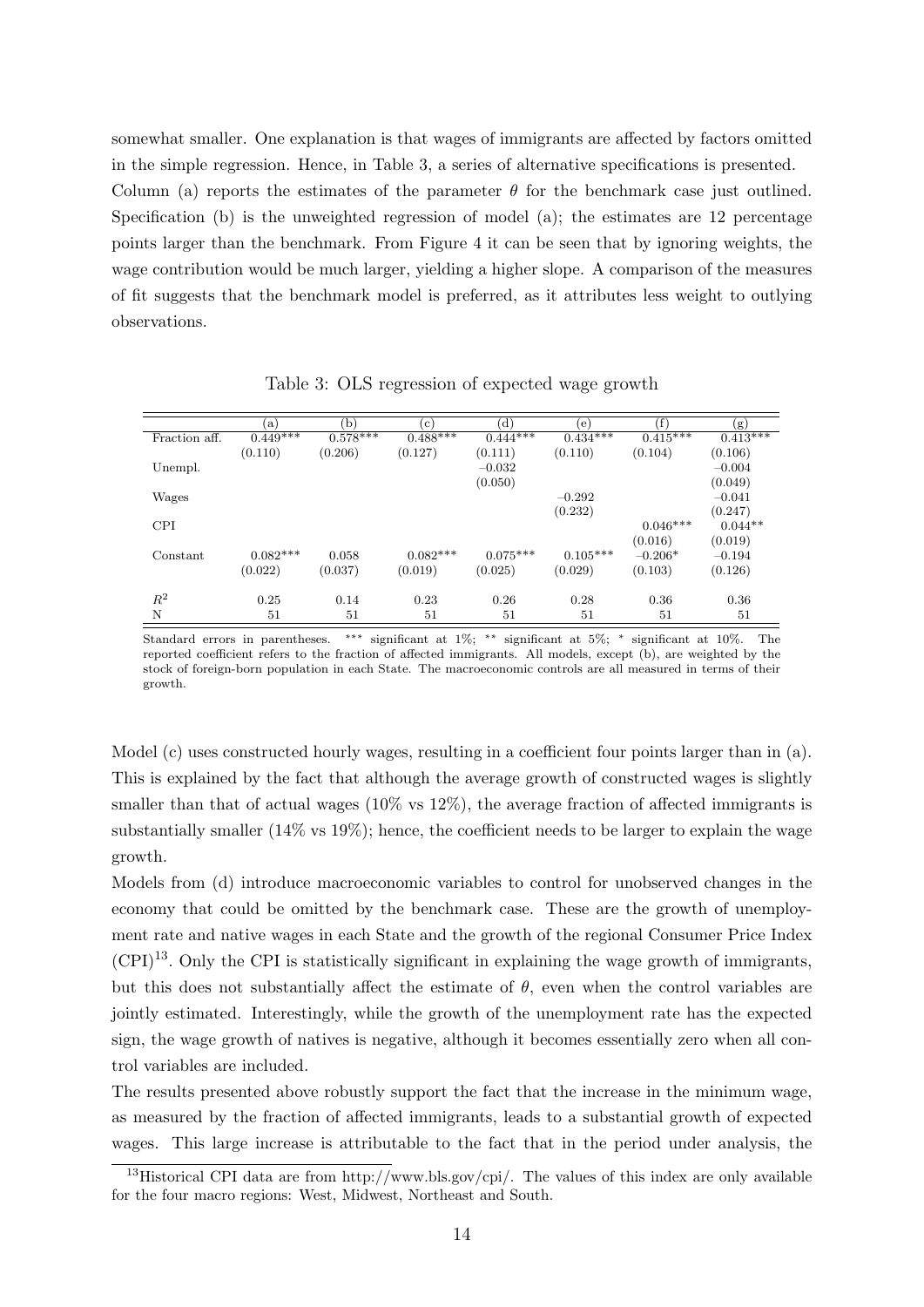minimum wage did not have negative effects on employment. The estimates imply a labour demand elasticity of 0.30, which is directly comparable with the value of 0.45 derived from the specification in the study by [Card and Krueger](#page-21-2) [\(1995\)](#page-21-2) which is mostly similar to the one in Table [3.](#page-15-0) The Appendix reports the derivation of this elasticity.<sup>[14](#page-16-0)</sup>.

### 6.2 Estimation of the change in immigration flows

In this section the second stage of the model is estimated. This corresponds to estimating regression equation [4,](#page-7-0) with the growth of expected wages instrumented by the fraction of affected workers. The aim is to obtain an estimate of the coefficient  $\beta$ , which measures the sensitivity of the change of the migration inflow rate with respect to the growth of expected wages.

Before presenting the results of the regression, it is useful to illustrate the problem of endogeneity and the need for using the instrumental variable approach. In Figure [5,](#page-16-1) the relationship between the growth of immigration inflow rate and the expected wages is presented. On the left is the expected wage growth as calculated from the data (and hence endogenous); on the right is the predicted values from the first stage. In both graphs the regression line and its 95% confidence interval along with the 95% prediction bands, are shown. The graphs reveal that if the endogenous variable were used, the relationship would be basically non-existent. However, the relationship becomes positive when the predicted values of the growth of expected wages are used, with an estimate of  $\beta$  of about 0.005 (s.e. 0.002). These estimates are insensitive to the exclusion of the outliers represented by the observations outside the 95% prediction interval.

<span id="page-16-1"></span>

Figure 5: Change in the immigration inflow rate and growth of expected wages

To better understand the economic impact of the estimates, some examples are useful. The average increase in the inflow rate for the wage group I is 0.052%. In States such as Maine, where the predicted growth of expected wages is 10%, the immigration inflow, as fitted by the

<span id="page-16-0"></span><sup>&</sup>lt;sup>14</sup>The value of 0.46 can be derived from the estimates contained in columns (1) and (3) of Table 4.4 panel B, page 128 of [Card and Krueger](#page-21-2) [\(1995\)](#page-21-2).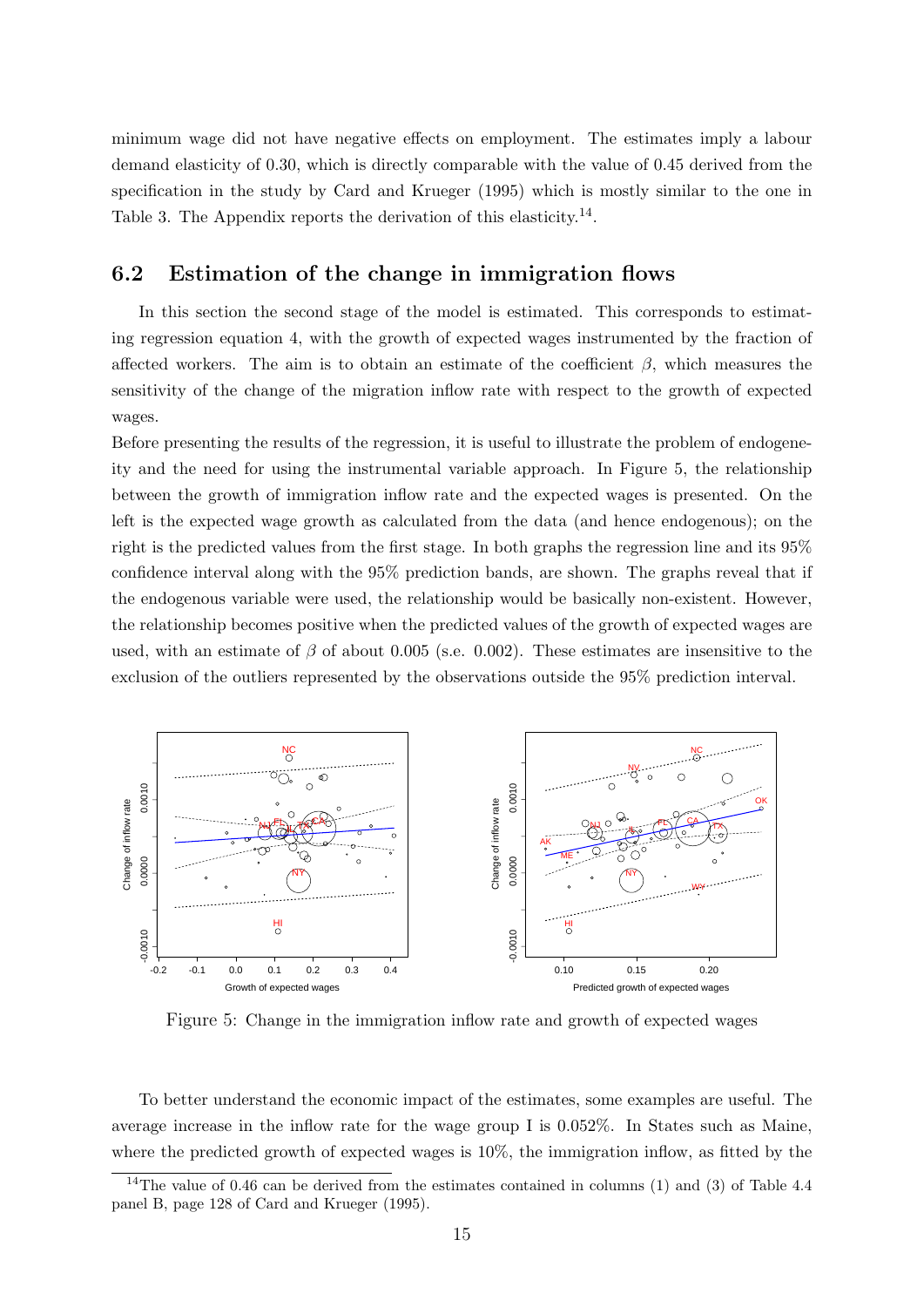regression line, is relatively low (the change was 0.017%). In States such as California, where wages grew by about 19%, the regression line predicts an inflow rate change of 0.062%. This means that 9 percentage points of growth in expected wages contributed to an inflow rate change that is 0.045% larger. In other words, if the expected wages in California had grown by only 10%, there would have been, ceteris paribus, an inflow of about 3,000 low-wage immigrants against the actual 12,000.

The results of the second stage regression are reported in Table [4](#page-18-0) for all models presented in Table [3](#page-15-0) and for additional specifications. For illustration purposes, all estimates and standard errors, except those in column (h), are multiplied by a factor of 100. The comparison of columns (a), (b) and (c) reveals that the unweighted estimates yield a smaller coefficient than the benchmark case; whilst using the measure for constructed wages produces a larger value. However, the introduction of macroeconomic controls does not substantially change the value of the estimates, as can be seen from the models (d) to  $(g)$ . It is interesting to note that while the wage growth of natives is an important factor in explaining cross-states differences in the change of the inflow rate, the growth of unemployment rate and the CPI are not, although they both have the expected sign. In columns (h) and (i) the specifications for the immigrants in the wage groups II and III are presented. The reported value of  $\beta$  for group II is larger than the benchmark case. Since the upper limit of this group is \$2 larger than the federal minimum wage, it is possible that the presence of spillover effects also attracts immigrants who earn above the minimum wage. Consistently, the coefficient for group III is smaller than that for group I. This can be explained by the fact that the minimum wage window is narrower (the upper limit is \$5.65), and this would exclude all immigrants who were earning the State minimum wage at the moment of the census<sup>[15](#page-17-0)</sup>. Column (j) includes the concentration of immigrants in 1990, defined as the stock of foreign-born divided by the population in each State at the time of the 1990 census. The rationale of adding this variable is to control for the presence of timevarying, migration-related effects that are not captured by using first differences. The estimate of  $\beta$  is actually larger than the benchmark case. The coefficient for the historical immigration concentration is negative, although not significant. At first sight, the negative sign might appear a strange result, considering the tendency of new immigrants to move to where previous foreignborn populations had settled. However, it is important to recall that the dependent variable in question is the change in the inflow rates. This means that flows grow relatively more in locations where immigration was historically lower.<sup>[16](#page-17-1)</sup>. This is also documented by [Card and Lewis](#page-21-12) [\(2005\)](#page-21-12) who find that Mexican immigrants (who represent the largest share of low-wage immigrants) progressively settle away from traditional immigration gateways. Finally, in column (k) inflows rather than inflow rates are used in a regression without weights<sup>[17](#page-17-2)</sup>. It is clear the estimates are not comparable with those of the previous models, but they do constitute a robustness test which demonstrates that even without controlling for population size, the results are similar.

<span id="page-17-1"></span><span id="page-17-0"></span><sup>15</sup>For example, California has had a minimum wage of \$5.75 since March 1998.

<sup>16</sup>On the other hand, flows are highly correlated with historical stocks. For example, a regression of the inflow rate after the minimum wage change (i.e.,  $\frac{m_{j1}}{P_{j1}}$ ) on the 1990 immigration concentration would yield an  $R^2$  over 0.40.

<span id="page-17-2"></span><sup>&</sup>lt;sup>17</sup>When the dependent variable is in the level, weights tend to overestimate the value of the parameter.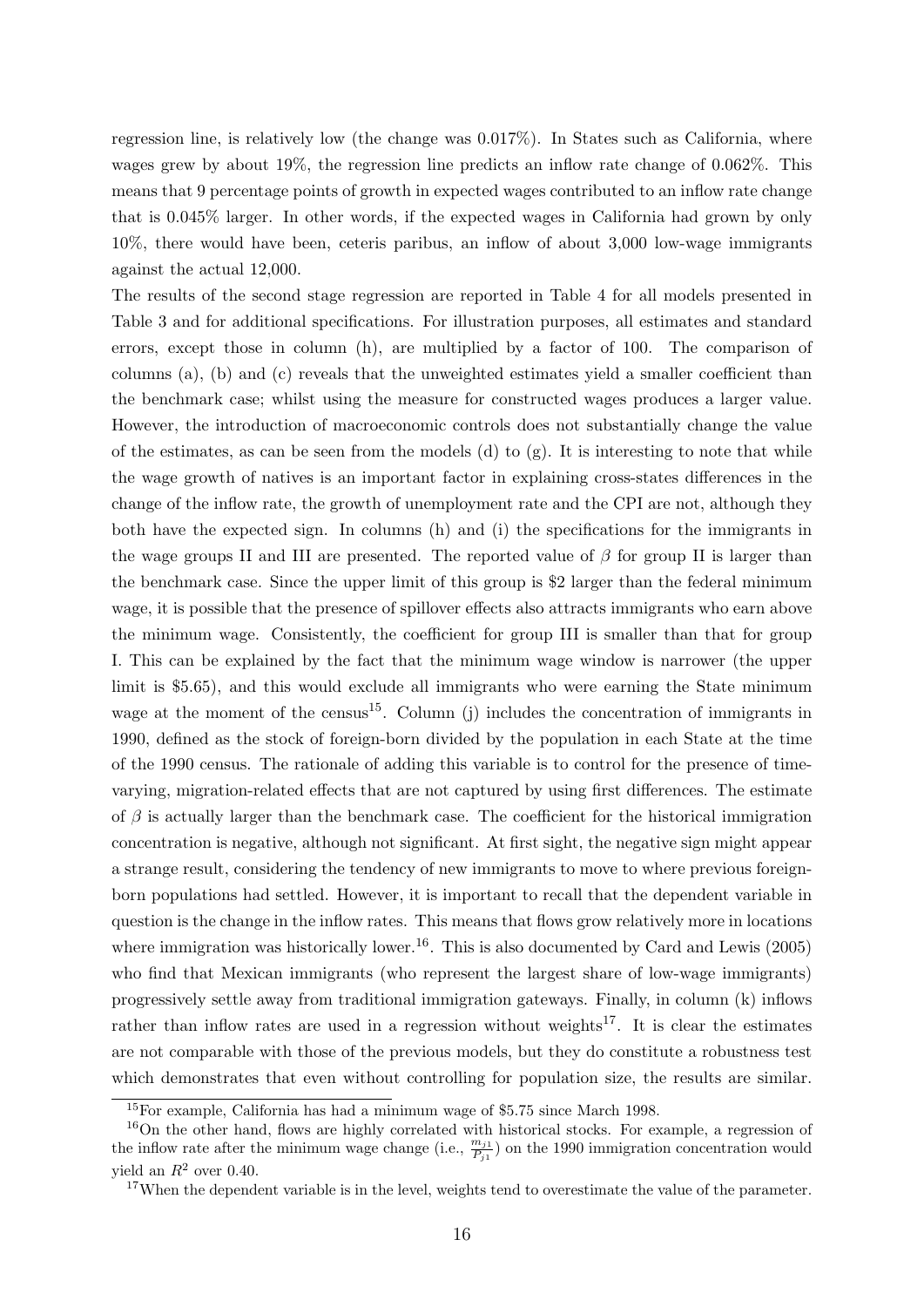<span id="page-18-0"></span>

| $0.695**$<br>0.290)<br>$0.327*$<br>178)<br>$0.525**$<br>(0.220)<br>Expected wages growth<br>Unempl<br>Wages<br>E | $0.507**$<br>$\begin{array}{c} (0.216) \\ -0.057 \\ (0.044) \end{array}$ | $0.590***$<br>(0.224)                        |                                              |                                                                                                                          |                                                                                                  |                                                                                              |                                                                                                                                         |                                                                                                                                                                                                                                                                                                                         |
|------------------------------------------------------------------------------------------------------------------|--------------------------------------------------------------------------|----------------------------------------------|----------------------------------------------|--------------------------------------------------------------------------------------------------------------------------|--------------------------------------------------------------------------------------------------|----------------------------------------------------------------------------------------------|-----------------------------------------------------------------------------------------------------------------------------------------|-------------------------------------------------------------------------------------------------------------------------------------------------------------------------------------------------------------------------------------------------------------------------------------------------------------------------|
|                                                                                                                  |                                                                          |                                              | $0.550**$                                    | $\frac{(8)}{0.576**}$                                                                                                    | $0.668***$                                                                                       | $\frac{1}{0.420}$ **                                                                         | $0.694**$                                                                                                                               | $1.960*$                                                                                                                                                                                                                                                                                                                |
|                                                                                                                  |                                                                          |                                              | (0.242)                                      |                                                                                                                          |                                                                                                  |                                                                                              |                                                                                                                                         |                                                                                                                                                                                                                                                                                                                         |
|                                                                                                                  |                                                                          |                                              |                                              |                                                                                                                          |                                                                                                  |                                                                                              |                                                                                                                                         |                                                                                                                                                                                                                                                                                                                         |
|                                                                                                                  |                                                                          |                                              |                                              |                                                                                                                          |                                                                                                  |                                                                                              |                                                                                                                                         |                                                                                                                                                                                                                                                                                                                         |
|                                                                                                                  |                                                                          |                                              |                                              |                                                                                                                          |                                                                                                  |                                                                                              |                                                                                                                                         |                                                                                                                                                                                                                                                                                                                         |
|                                                                                                                  |                                                                          | $0.568***$<br>(0.221)                        |                                              |                                                                                                                          |                                                                                                  |                                                                                              |                                                                                                                                         |                                                                                                                                                                                                                                                                                                                         |
|                                                                                                                  |                                                                          |                                              |                                              |                                                                                                                          |                                                                                                  |                                                                                              |                                                                                                                                         |                                                                                                                                                                                                                                                                                                                         |
|                                                                                                                  |                                                                          |                                              | $-0.015$<br>(0.020)                          | $\begin{array}{l} (0.229)\\ -0.058\\ -0.054\\ 0.546^{**}\\ 0.546^{**}\\ -0.0004\\ -0.0004\\ 0.0004\\ 0.0004 \end{array}$ | $(0.256)$<br>$-0.045$<br>$(0.049)$<br>$0.673**$<br>$-0.066$<br>$-0.006$<br>$-0.006$<br>$(0.222)$ | $\begin{array}{l} (0.166) \\ -0.033 \\ (0.032) \\ 0.212 \\ (0.160) \\ -0.017 \\ \end{array}$ | $\begin{array}{l} (0.273) \\ -0.068 \\ -0.048) \\ 0.184 \\ 0.395) \\ (0.395) \\ -0.004 \\ (0.022) \\ (-0.194) \\ -0.023 \\ \end{array}$ | $\begin{array}{l} (1.080)\\ (0.000\\ (0.210)\\ (-1.388\\ (-1.456)\\ (-0.036\\ (-0.104)\\ (-0.036\\ (-0.104)\\ (-0.036\\ (-0.104)\\ (-0.104)\\ (-0.104)\\ (-0.104)\\ (-0.104)\\ (-0.104)\\ (-0.104)\\ (-0.104)\\ (-0.104)\\ (-0.104)\\ (-0.104)\\ (-0.104)\\ (-0.104)\\ (-0.104)\\ (-0.104)\\ (-0.104)\\ (-0.104)\\ (-0$ |
| 1990 immig. conc.                                                                                                |                                                                          |                                              |                                              |                                                                                                                          |                                                                                                  |                                                                                              |                                                                                                                                         |                                                                                                                                                                                                                                                                                                                         |
|                                                                                                                  |                                                                          |                                              |                                              |                                                                                                                          |                                                                                                  |                                                                                              |                                                                                                                                         |                                                                                                                                                                                                                                                                                                                         |
| $-0.037$<br>Constant                                                                                             |                                                                          |                                              |                                              |                                                                                                                          |                                                                                                  |                                                                                              |                                                                                                                                         |                                                                                                                                                                                                                                                                                                                         |
| $-0.053$<br>0.044)<br>$0.003$<br>$028)$<br>(0.037)                                                               | $-0.048$<br>0.036)                                                       | $-0.087*$<br>0.046)                          | (801.0)                                      | $-0.074$<br>0.116)                                                                                                       | $-0.076$<br>0.130)                                                                               | $0.064$<br>0.084)                                                                            | 0.130)                                                                                                                                  | $0.002$<br>$0.007$                                                                                                                                                                                                                                                                                                      |
| 15.07<br>5.07<br>9.73<br>DWH test                                                                                |                                                                          |                                              | $\begin{array}{c} 10.68 \\ 0.00 \end{array}$ | 14.35<br>0.00                                                                                                            |                                                                                                  | $\begin{array}{c} 15.69 \\ 0.00 \end{array}$                                                 |                                                                                                                                         |                                                                                                                                                                                                                                                                                                                         |
| 0.00<br>0.02<br>0.00<br>p-value                                                                                  | $\begin{array}{c} 10.59 \\ 0.00 \end{array}$                             | $\begin{array}{c} 10.83 \\ 0.00 \end{array}$ |                                              |                                                                                                                          | $\begin{array}{c} 13.40 \\ 0.00 \end{array}$                                                     |                                                                                              | $\begin{array}{c} 16.63 \\ 0.00 \end{array}$                                                                                            | 5.36<br>0.02                                                                                                                                                                                                                                                                                                            |
| 5<br>12<br>ī.                                                                                                    | ŗΟ,                                                                      | Ιć,                                          | 12                                           | 55                                                                                                                       | ic.                                                                                              | ŗ,                                                                                           | 됴                                                                                                                                       | <u>р</u>                                                                                                                                                                                                                                                                                                                |

| ֕                |
|------------------|
|                  |
|                  |
|                  |
|                  |
|                  |
|                  |
| しゅうしゅう こうしょう     |
|                  |
|                  |
|                  |
|                  |
| こうせい             |
| J                |
|                  |
| .<br>.<br>.<br>ì |

Standard errors in parentheses. ∗∗∗ significant at 1%; ∗∗ significant at 5%; <sup>14</sup><br>Standard errors in parentheses. \*\*\* significant at 1%; \*\* significant at 5%; \* significant at 10%. The reported coefficient refers to the growth or expecued<br>wages. The dependent variable is the change in immigration wages. The dependent variable is the change in immigration inflow rate except  $(k)$ , where the difference in inflows is measured in levels. All models except  $(b)$  and (k) are weighted by the stock of foreign-born population in each State. The macroeconomic controls are all measured in terms of their growth. The DWH test statistics reports the values of the augmented regression test and its p-value.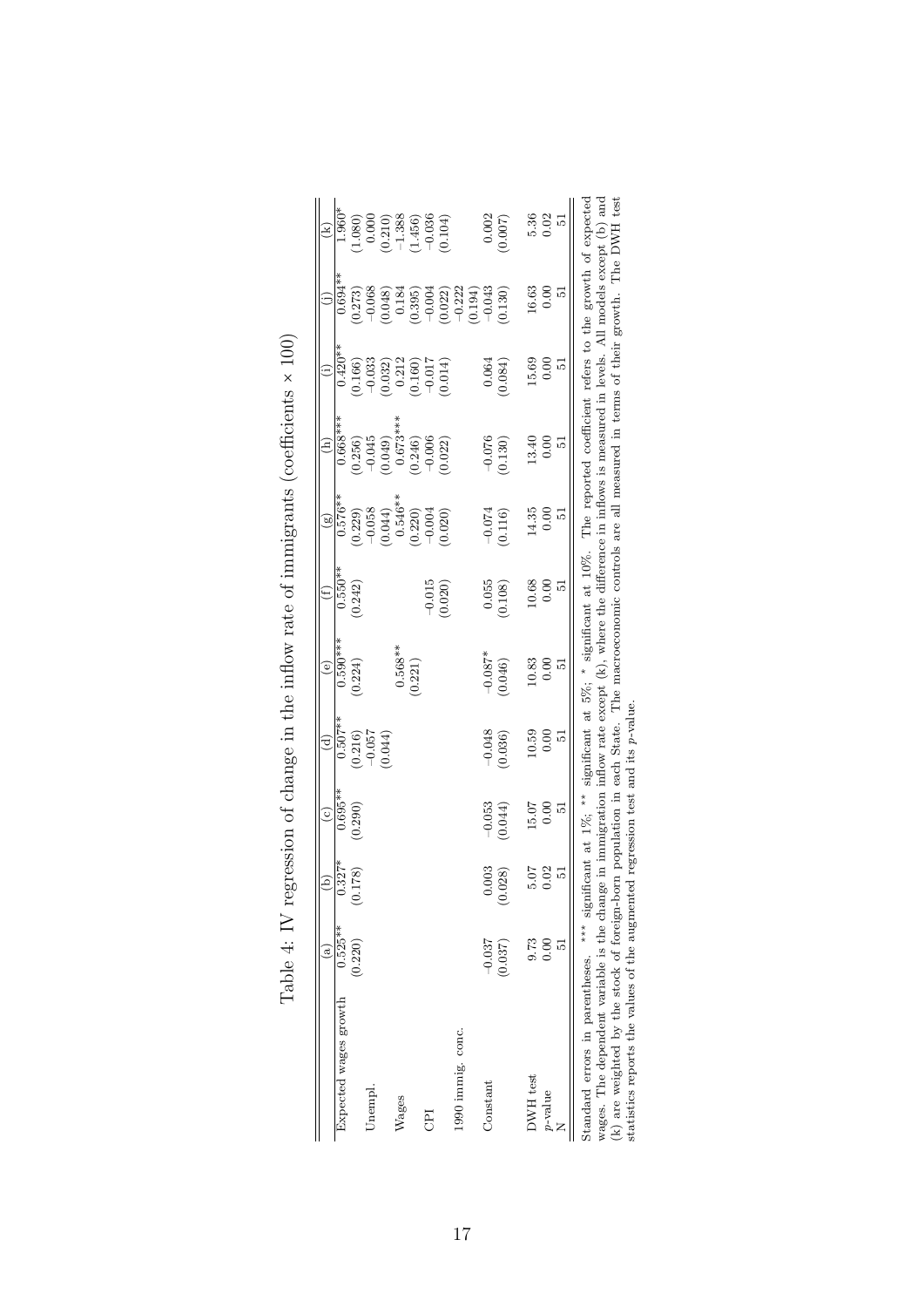The table also reports the values of the Durbin-Wu-Hausman (DWH) test for endogeneity. The null hypothesis is that the OLS estimator is consistent (under the assumption that the instrument is valid). The test is carried out by augmenting the second stage regression with the residuals of an ancillary regression in which the endogenous variable is regressed on all exogenous covariates (including the instrument). If the parameter accruing to the residuals is significantly different from zero, then the null hypothesis is rejected. As can be seen, the hypothesis that OLS is consistent is strongly rejected in all specifications.

#### 6.3 Placebo tests

A counterfactual analysis of the previous results can be obtained by testing the effect of the policy on groups thought to be excluded by the treatment. This section presents placebo tests using the wage groups IV, V and VI. These are groups formed by immigrants who earn a wage higher than the minimum; and hence, other factors, such as the change in macroeconomic characteristics, are expected to explain cross-state differences in their inflow rates. The regressions below present the results for models with and without control variables.

The results consistently demonstrate that the growth of expected wages - as instrumented by the fraction of affected immigrants - is not significant in explaining the change in the inflow rate of immigrants with earnings higher than the minimum wage. However, the growth of prime-age native wages is very important in explaining the change in the inflow rate for groups IV and V, while unemployment is very important for VI. In addition, the CPI has the expected sign only for group IV, but none of the estimates is significant.

|                       |          | Group III  |          | Group IV  |         | Group V     |
|-----------------------|----------|------------|----------|-----------|---------|-------------|
| Expected wages growth | $-0.058$ | 0.011      | 0.073    | 0.106     | 0.092   | 0.064       |
|                       | (0.156)  | (0.141)    | (0.160)  | (0.169)   | (0.146) | (0.145)     |
| Unempl.               |          | $-0.013$   |          | $-0.025$  |         | $-0.087***$ |
|                       |          | (0.027)    |          | (0.032)   |         | (0.028)     |
| Wages                 |          | $0.620***$ |          | $0.379**$ |         | 0.128       |
|                       |          | (0.135)    |          | (0.163)   |         | (0.140)     |
| <b>CPI</b>            |          | $-0.001$   |          | 0.002     |         | 0.010       |
|                       |          | (0.012)    |          | (0.015)   |         | (0.013)     |
| Constant              | 0.000    | $-0.000$   | $-0.000$ | $-0.001$  | 0.000   | $-0.001$    |
|                       | (0.000)  | (0.001)    | (0.000)  | (0.001)   | (0.000) | (0.001)     |
| N                     | 51       | 51         | 51       | 51        | 51      | 51          |

Table 5: Placebo tests (coefficients × 100)

Standard errors in parentheses. ∗∗∗ significant at 1%; ∗∗ significant at 5%; <sup>∗</sup> significant at 10%. The reported coefficient refers to the growth of expected wages. All models are weighted by the stock of foreign-born population in each State. The macroeconomic controls are all measured in terms of their growth. See text for a definition of the wage groups.

# 7 Discussion and final remarks

This paper studies an unexplored aspect of the minimum wage: its pull effect for immigrants. The investigation of the relation between migration and the minimum wage is of particular relevance in the context of recent socio-economic events that have occurred in the US.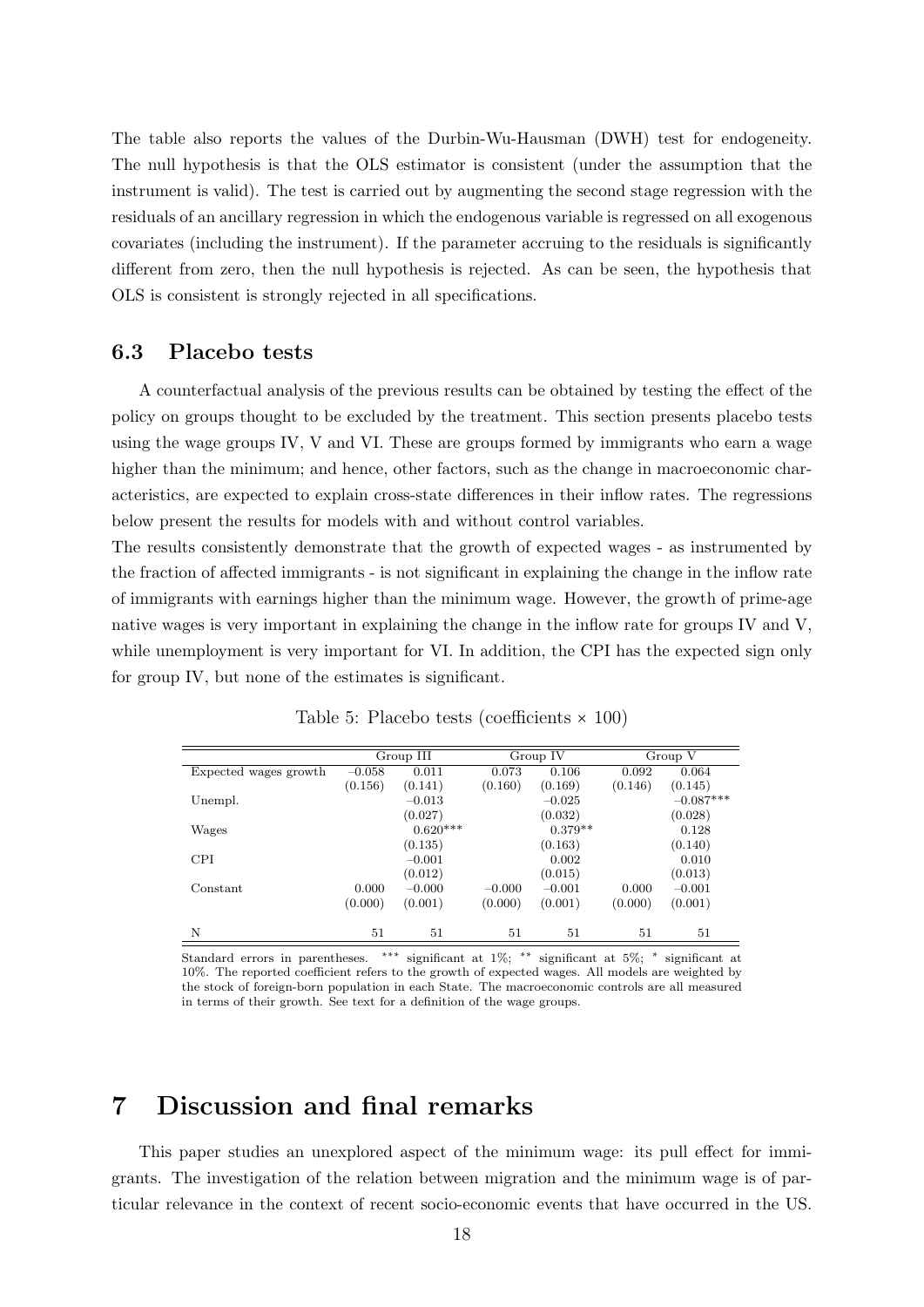The immigrant population rose systematically during the 1990s, and as of 2000 the share of immigrants exceeded  $11\%$  of the total population<sup>[18](#page-20-0)</sup>. Parallel to these events, the history of minimum wage legislation has also experienced remarkable changes: after a steady decline in the 1980s, the two increases in 1991 and 1992, and 1996 and 1997 have contributed to returning the real value of the minimum wage to the level of 1980.

There are two main findings in this study: first, the minimum wage in the period under consideration has contributed significantly to the increase of the average wages of immigrants. In addition, there seems to have been a positive effect on employment, and this result supports the hypothesis that there are frictions in the labour market which can be alleviated through the policy. These positive effects on the labour market outcomes have increased the gains that potential immigrants can attain by an average of 15% (as measured by the increase in the expected wages). The second result is that low-wage immigrants are responsive to the growth of expected wages. This quantity, as instrumented by the fraction of affected workers, robustly predicts cross-section differences in the change of inflow rates. Groups of immigrants who earn more than the minimum wage are instead insensitive to the expected gains produced by the policy.

There is much more to learn about immigration and minimum wages. The empirical analysis in this paper exploits a quasi-natural experiment consisting of an exogenous change in the policy, and hence is focused on the federal minimum wage. However, changes in the federal law are quite rare; and hence, future studies that wish to examine this relation should concentrate on a panel data design which contains data both across States and over time, as conducted in previous studies investigating unemployment effects on teenagers [\(Burkhauser et al.](#page-21-13) [2000;](#page-21-13) [Neumark](#page-22-5) [and Wascher](#page-22-5) [1992\)](#page-22-5). This approach would have two advantages: first, the cross-State data in recent decades have been enriched by the presence of many States which have set their own minimum wage and have different immigration dynamics. The panel data design will be useful to accurately control for State fixed effects. Second, minimum wages effects are also interesting when the nominal wage does not change. The model in this paper predicts that the erosion of the nominal value will lead to a decrease in the expected wages of immigrants. Analysing the consequences on immigration from a decline in the real minimum wage is an interesting question to be explored in light of the fact that the federal minimum had been the same for nearly 10 years[19](#page-20-1). This study will hopefully provide a useful prescription for a better planning of policies related to immigration and the minimum wage. The paper demonstrates the existence of an important relationship, and policies intended to cope with the growing concentration of foreignborn, such as the monitoring of migration levels and the provision of social services, should take into consideration the fact that the minimum wage is an important asset for low-wage earners, capable of inducing them to move from one country to the next.

<span id="page-20-0"></span><sup>&</sup>lt;sup>18</sup>Data from Census 2000. In terms of civilian population, the CPS reveals that this figure is just above 10%, due to different definitions.

<span id="page-20-1"></span><sup>&</sup>lt;sup>19</sup>The federal rate was recently increased with a new minimum wage bill which established a three-stage increase: \$5.85 after July 2007; \$6.55 after July 2008; \$7.25 by August 2009. This corresponds to an increase in the nominal wage of more than 40%. However, during the past decade several States passed laws that introduced a rate higher than the federal: in 1997 only 7 States adopted their own minimum wage; by 2006 this number was 18.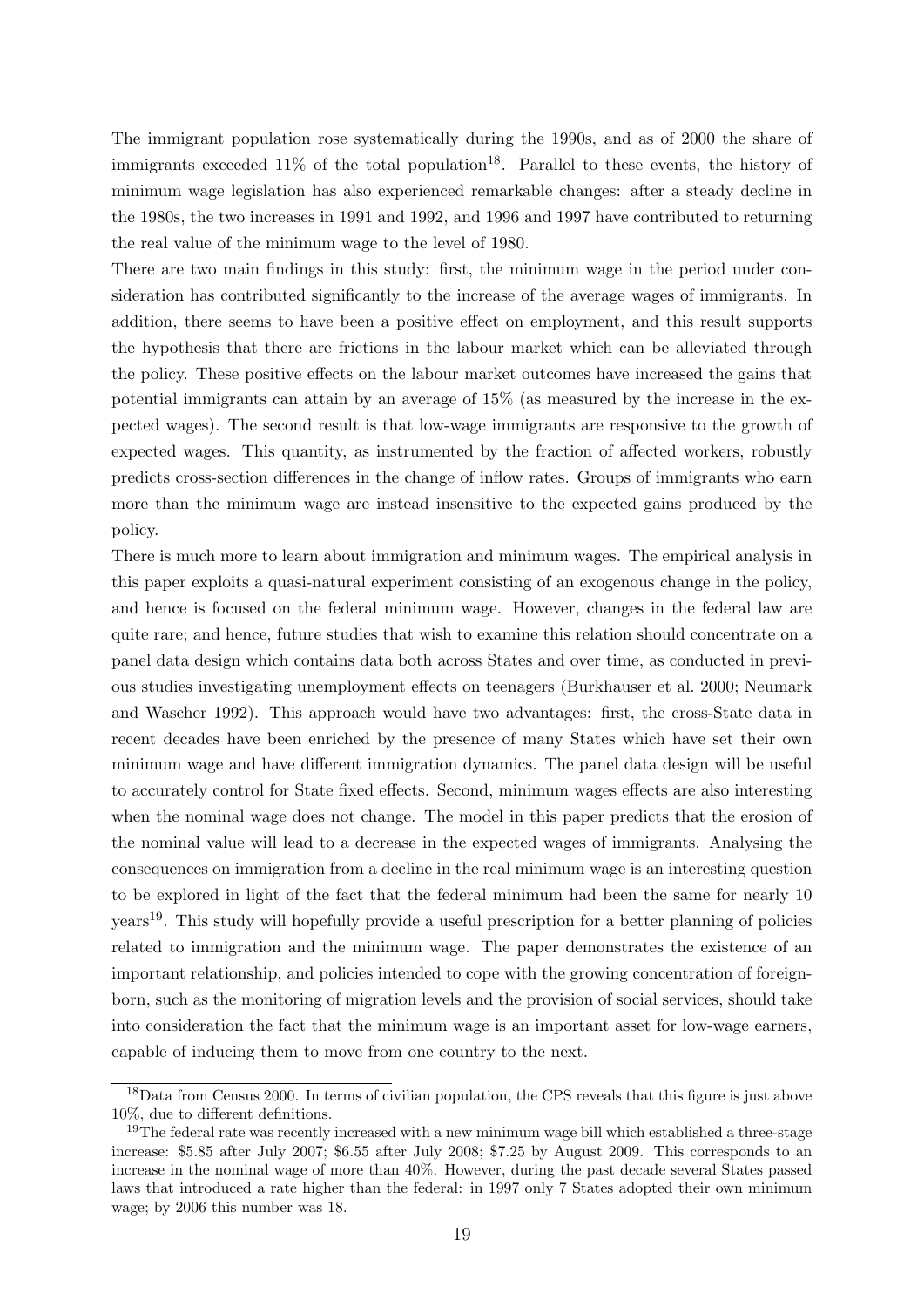# References

- <span id="page-21-11"></span>Bartel, A. (1989). Where do the New US Immigrants Live? Journal of Labor Economics  $\gamma(4)$ , 371–391.
- <span id="page-21-6"></span>Basu, B. (1995). Minimum Wage, International Migration and Their Effects on Welfare. International Economic Journal  $9(2)$ , 101-120.
- <span id="page-21-7"></span>Borjas, G. (1999). Immigration and Welfare Magnets. *Journal of Labor Economics*  $17(4)$ , 607–637.
- <span id="page-21-3"></span>Brown, C. (1999). Minimum Wages, Employment, and the Distribution of Income. *Handbook* of Labor Economics 3, 2101–2163.
- <span id="page-21-13"></span>Burkhauser, R., K. Couch, and D. Wittenburg (2000). A Reassessment of the New Economics of the Minimum Wage Literature with Monthly Data from the Current Population Survey. Journal of Labor Economics 18 (4), 653–680.
- <span id="page-21-4"></span>Card, D. (1992). Using Regional Variation in Wages to Measure the Effects of the Federal Minimum Wage. *Industrial and Labor Relations Review 46*(1), 22–37.
- <span id="page-21-2"></span>Card, D. and A. Krueger (1995). Myth and Measurement: The New Economics of the Minimum Wage. Princeton University Press.
- <span id="page-21-12"></span>Card, D. and E. Lewis (2005). The Diffusion of Mexican Immigrants During the 1990s: Explanations and Impacts. NBER Working Paper 11552 .
- <span id="page-21-8"></span>Castillo-Freeman, A. and R. Freeman (1992). When the Minimum Wage Really Bites: The Effect of the US-Level Minimum on Puerto Rico. In G. J. Borjas and R. B. Freeman (Eds.), Immigration and the Work Force: Economic Consequences for the United States and Source Areas, pp. 177–212. University Chicago Press.
- <span id="page-21-0"></span>Clark, X., T. Hatton, and J. Williamson (2002). Where do US Immigrants Come From and Why? *NBER Working Paper 8998*.
- <span id="page-21-10"></span>Cortes, K. (2004). Wage Effects on Immigrants from an Increase in the Minimum Wage Rate: An Analysis by Immigrant Industry Concentration. IZA Discussion Paper 1064 .
- <span id="page-21-9"></span>Dustmann, C., F. Fabbri, I. Preston, and J. Wadsworth (2003). The Local Labour Market Effects of Immigration in the UK. Home Office Online Report  $06/03$ .
- <span id="page-21-5"></span>Harris, J. and M. Todaro (1970). Migration, Unemployment and Development: A Two-Sector Analysis. The American Economic Review  $60(1)$ , 126–142.
- <span id="page-21-1"></span>Manning, A. (2003). Monopsony in Motion: Imperfect Competition in Labor Markets. Princeton University Press.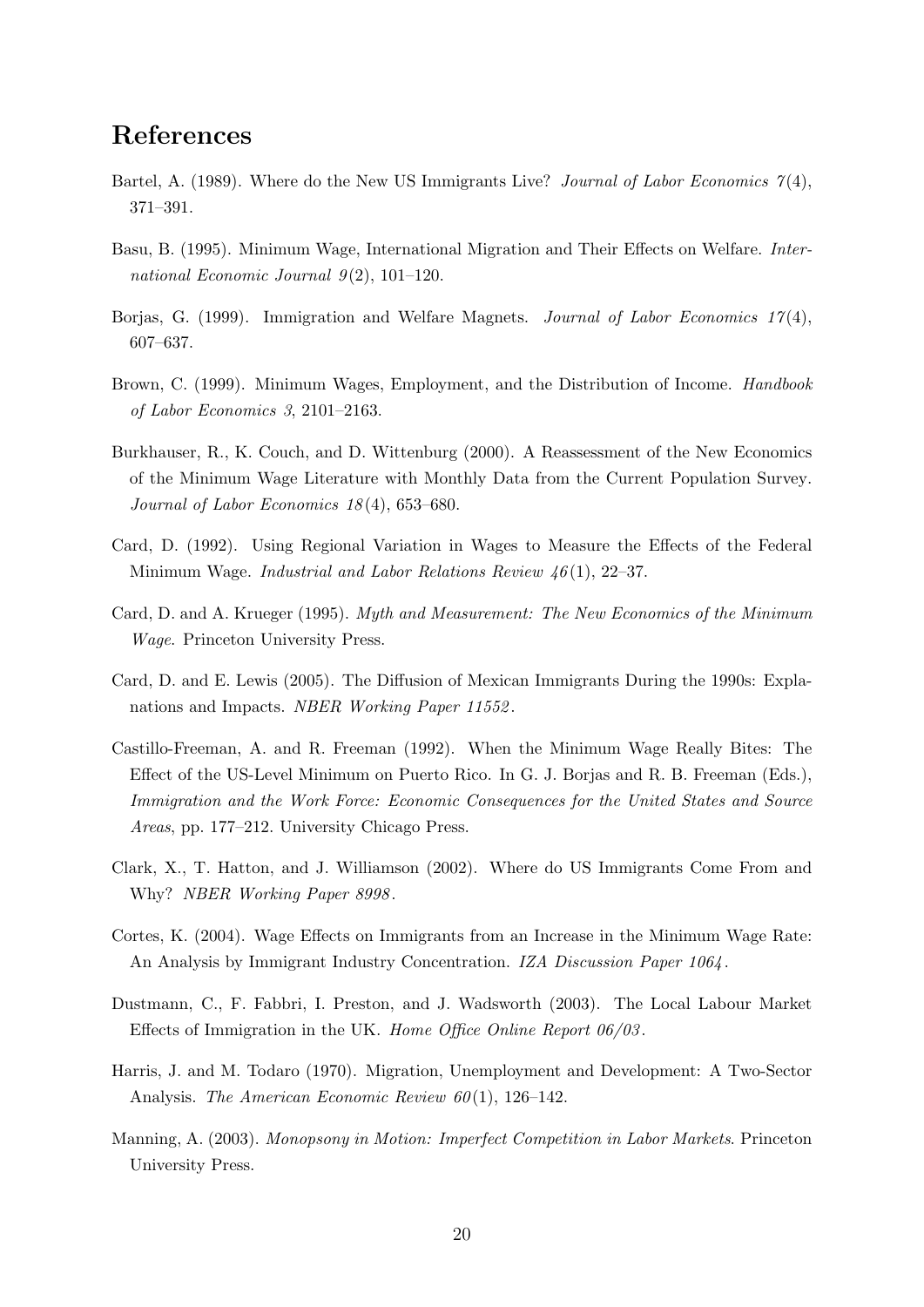- <span id="page-22-0"></span>Mayda, A. (2005). International Migration: A Panel Data Analysis of Economic and Non-Economic Determinants. IZA Discussion Paper 1590 .
- <span id="page-22-3"></span>Mincer, J. (1976). Unemployment Effects of Minimum Wages. The Journal of Political Economy  $84(4)$ , 87-104.
- <span id="page-22-5"></span>Neumark, D. and W. Wascher (1992). Employment Effects of Minimum and Subminimum Wages: Panel Data on State Minimum Wage Laws. Industrial and Labor Relations Review  $46(1), 55-81.$
- <span id="page-22-4"></span>Neumark, D. and W. Wascher (2006). Minimum Wages and Employment: A Review of Evidence from the New Minimum Wage Research. NBER Working Paper 12663 .
- <span id="page-22-1"></span>Stigler, G. (1946). The Economics of Minimum Wage Legislation. The American Economic Review  $36(3)$ , 358-365.
- <span id="page-22-2"></span>Welch, F. (1974). Minimum Wage Legislation in the United States. Economic Inquiry 12(3), 285–318.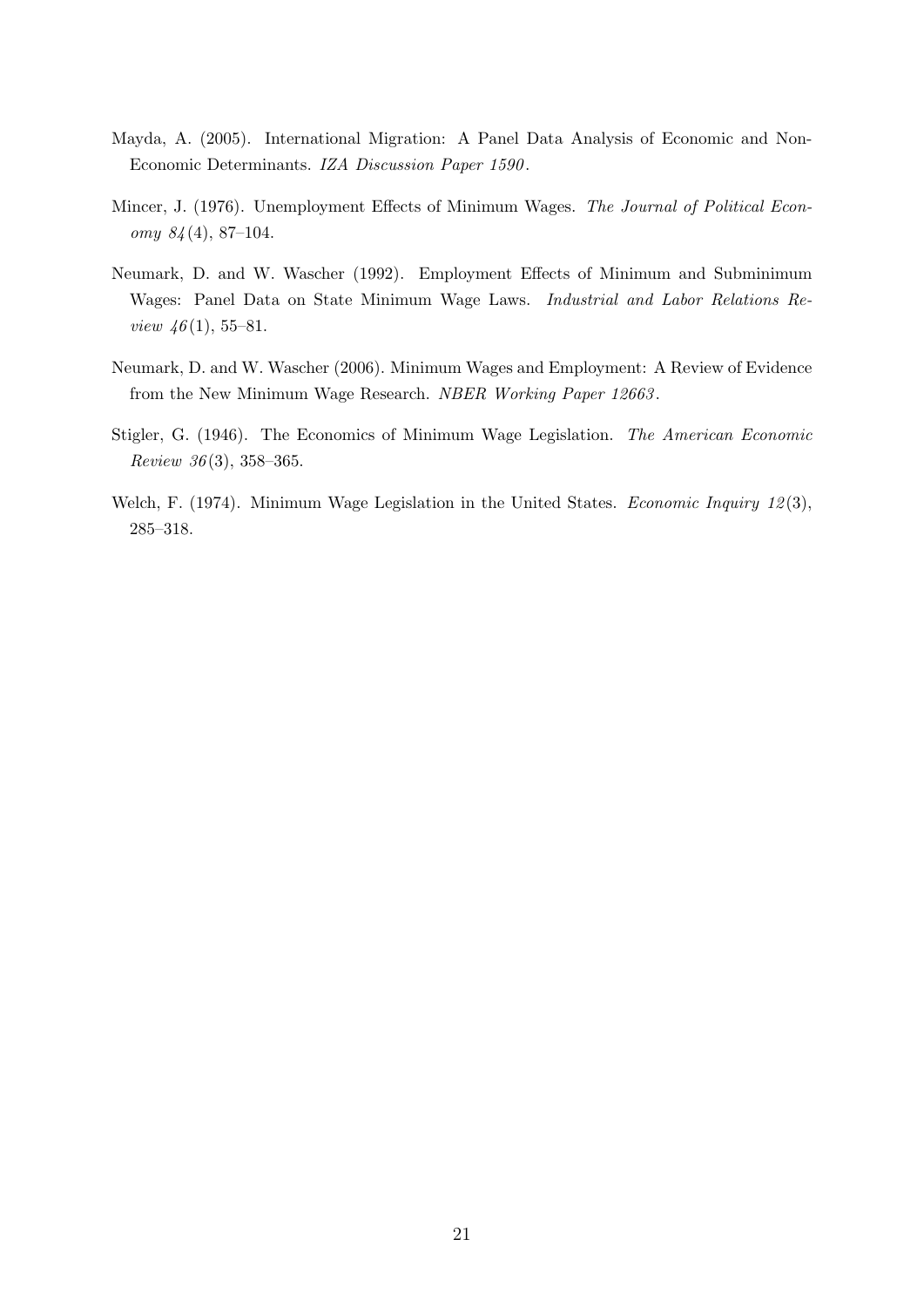# Appendix

#### <span id="page-23-0"></span>a) Derivation of equation [5](#page-7-1)

The growth of expected wages can be decomposed into wage and employment growth as follows:

$$
\Delta \omega_j^s = \Delta w_j^s + \Delta e_j^s,\tag{A1}
$$

where  $\Delta w_j^s$  and  $\Delta e_j^s$  are the log differences of average wages and employment population ratio, respectively. Following [Card](#page-21-4) [\(1992\)](#page-21-4), the equations for labour demand and the reduced form for wage growth can be defined as:

$$
\Delta e_j^s = a + \eta \Delta w_j^s + \nu_j^s,\tag{A2}
$$

$$
\Delta w_j^s = \alpha + \lambda B_j^s + \zeta_j^s. \tag{A3}
$$

The term  $B_j^s$  is exogenous and hence can be used to estimate  $\Delta w_j^s$ ; the predicted value is then inserted in the equation for the change in employment to obtain:

$$
\Delta e_j^s = a + \eta \alpha + \eta \lambda B_j^s + \eta \zeta_j^s + \nu_j^s. \tag{A4}
$$

To obtain equation [5,](#page-7-1) substitute [A3](#page-23-0) and [A4](#page-23-0) into [A1](#page-23-0) and use the OLS additive property:

$$
\Delta \omega_j^s = c + \theta B_j^s + \upsilon_j^s,\tag{A5}
$$

where  $c = a + (1 + \eta)\alpha$ ,  $\theta = (1 + \eta)\lambda$  and  $v_j^s = (1 + \eta)\zeta_j^s + v_j^s$ .

#### b) Derivation of elasticity

The parameter  $\eta$  corresponds to the elasticity of the labour demand,  $\eta \approx \frac{d(\Delta e_j^s)}{d(\Delta w^s)}$  $\frac{d(\Delta v_j)}{d(\Delta w_j^s)}$ , since:

$$
\Delta w^s = \log\left(\frac{w_1^s}{w_0^s}\right) \approx \frac{w_1^s - w_0^s}{w_0^s}
$$

$$
\Delta e^s = \log\left(\frac{e_1^s}{e_0^s}\right) \approx \frac{e_1^s - e_0^s}{e_0^s}
$$

c) Sign of  $\theta$ 

Appendix a) shows that  $\theta$  depends on  $\lambda$  and  $\eta$ ; however, the sign is ambiguous. This is because, although the minimum wage has unambiguous positive effect on the average wages (i.e.,  $\lambda > 0$ ), its sign depends on  $\eta$ .

If  $\eta$  < -1, i.e., in the elastic part of the demand curve, expected wages decrease because the negative effect on employment more than compensate the positive benefits in terms of wage differentials.

If  $-1 < \eta < 0$ , the expected wages react positively to an increase in the minimum wages, but the increase of  $\lambda$  will be slowed down, i.e.,  $\theta < \lambda$ .